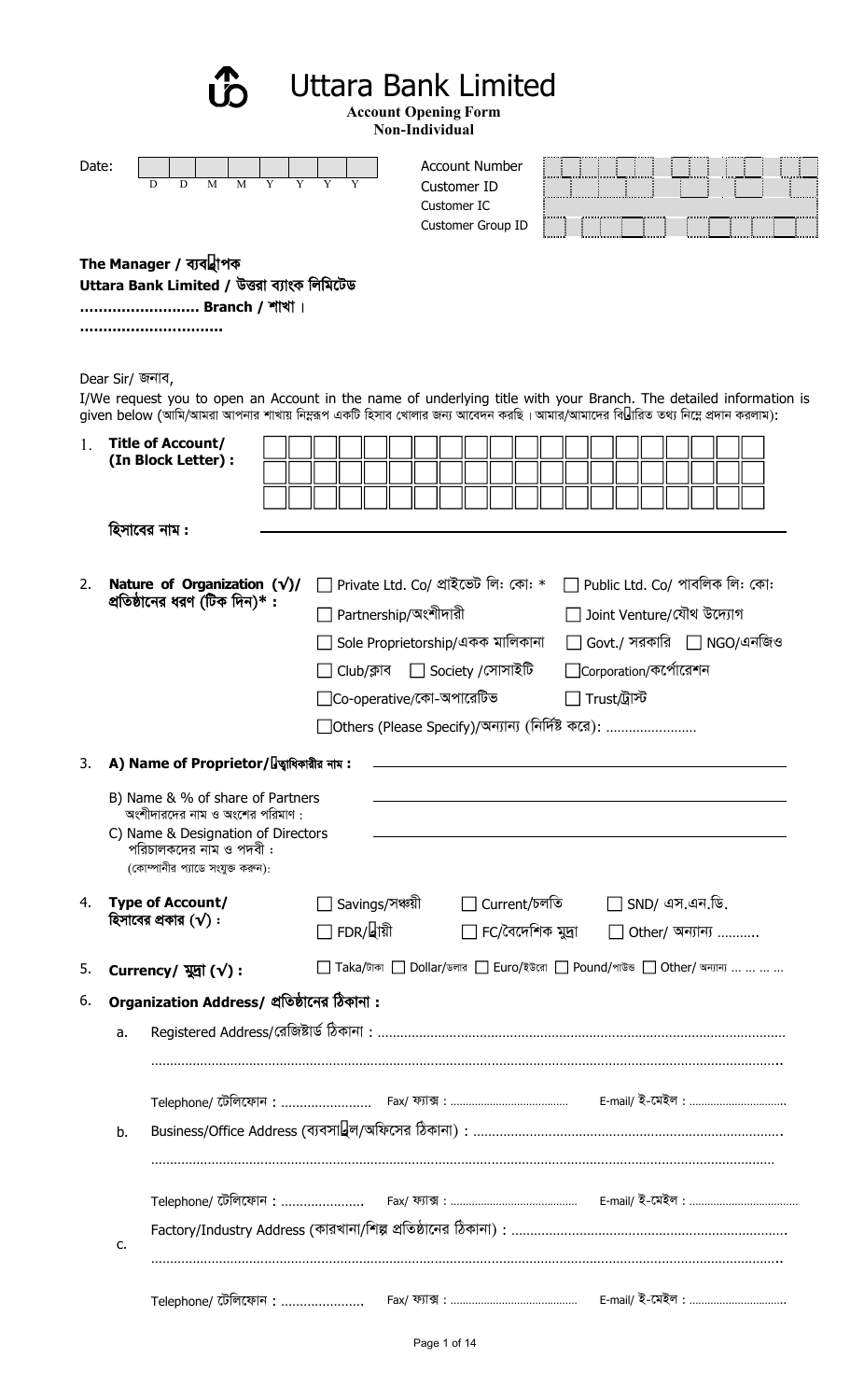|                                 |                                                                                                                                                                                                                                                                                                                                                                         |                                                                                                                                                                                                                                                                      |                                                                                                                                                                                        | D<br>M            | M                                                                                                                                                                                                                                                                                                                                                                    |
|---------------------------------|-------------------------------------------------------------------------------------------------------------------------------------------------------------------------------------------------------------------------------------------------------------------------------------------------------------------------------------------------------------------------|----------------------------------------------------------------------------------------------------------------------------------------------------------------------------------------------------------------------------------------------------------------------|----------------------------------------------------------------------------------------------------------------------------------------------------------------------------------------|-------------------|----------------------------------------------------------------------------------------------------------------------------------------------------------------------------------------------------------------------------------------------------------------------------------------------------------------------------------------------------------------------|
|                                 |                                                                                                                                                                                                                                                                                                                                                                         |                                                                                                                                                                                                                                                                      |                                                                                                                                                                                        |                   |                                                                                                                                                                                                                                                                                                                                                                      |
|                                 |                                                                                                                                                                                                                                                                                                                                                                         |                                                                                                                                                                                                                                                                      |                                                                                                                                                                                        |                   |                                                                                                                                                                                                                                                                                                                                                                      |
|                                 |                                                                                                                                                                                                                                                                                                                                                                         |                                                                                                                                                                                                                                                                      | তারিখ:                                                                                                                                                                                 |                   |                                                                                                                                                                                                                                                                                                                                                                      |
|                                 |                                                                                                                                                                                                                                                                                                                                                                         |                                                                                                                                                                                                                                                                      |                                                                                                                                                                                        |                   |                                                                                                                                                                                                                                                                                                                                                                      |
|                                 | M<br>M                                                                                                                                                                                                                                                                                                                                                                  |                                                                                                                                                                                                                                                                      |                                                                                                                                                                                        |                   |                                                                                                                                                                                                                                                                                                                                                                      |
|                                 |                                                                                                                                                                                                                                                                                                                                                                         |                                                                                                                                                                                                                                                                      |                                                                                                                                                                                        |                   |                                                                                                                                                                                                                                                                                                                                                                      |
| Name of the Bank (ব্যাংকের নাম) |                                                                                                                                                                                                                                                                                                                                                                         |                                                                                                                                                                                                                                                                      |                                                                                                                                                                                        | দিন)              |                                                                                                                                                                                                                                                                                                                                                                      |
|                                 | A)<br>ক.                                                                                                                                                                                                                                                                                                                                                                |                                                                                                                                                                                                                                                                      | Deposit/<br>জমা হিসাব                                                                                                                                                                  | Loan/<br>ঋণ হিসাব | Others/<br>অন্যান্য<br>.                                                                                                                                                                                                                                                                                                                                             |
|                                 | B)<br>খ.                                                                                                                                                                                                                                                                                                                                                                |                                                                                                                                                                                                                                                                      | Deposit/<br>জমা হিসাব                                                                                                                                                                  | Loan/<br>ঋণ হিসাব | Others/<br>অন্যান্য<br>.                                                                                                                                                                                                                                                                                                                                             |
|                                 | $\mathsf{C}$<br>গ.                                                                                                                                                                                                                                                                                                                                                      |                                                                                                                                                                                                                                                                      | Deposit/<br>জমা হিসাব                                                                                                                                                                  | Loan/<br>ঋণ হিসাব | Others/<br>অন্যান্য<br>                                                                                                                                                                                                                                                                                                                                              |
|                                 |                                                                                                                                                                                                                                                                                                                                                                         |                                                                                                                                                                                                                                                                      |                                                                                                                                                                                        |                   |                                                                                                                                                                                                                                                                                                                                                                      |
|                                 |                                                                                                                                                                                                                                                                                                                                                                         |                                                                                                                                                                                                                                                                      |                                                                                                                                                                                        |                   |                                                                                                                                                                                                                                                                                                                                                                      |
|                                 |                                                                                                                                                                                                                                                                                                                                                                         |                                                                                                                                                                                                                                                                      |                                                                                                                                                                                        |                   |                                                                                                                                                                                                                                                                                                                                                                      |
|                                 |                                                                                                                                                                                                                                                                                                                                                                         |                                                                                                                                                                                                                                                                      |                                                                                                                                                                                        |                   |                                                                                                                                                                                                                                                                                                                                                                      |
|                                 |                                                                                                                                                                                                                                                                                                                                                                         |                                                                                                                                                                                                                                                                      |                                                                                                                                                                                        |                   |                                                                                                                                                                                                                                                                                                                                                                      |
|                                 |                                                                                                                                                                                                                                                                                                                                                                         |                                                                                                                                                                                                                                                                      |                                                                                                                                                                                        |                   |                                                                                                                                                                                                                                                                                                                                                                      |
|                                 |                                                                                                                                                                                                                                                                                                                                                                         |                                                                                                                                                                                                                                                                      |                                                                                                                                                                                        |                   |                                                                                                                                                                                                                                                                                                                                                                      |
|                                 |                                                                                                                                                                                                                                                                                                                                                                         |                                                                                                                                                                                                                                                                      |                                                                                                                                                                                        |                   |                                                                                                                                                                                                                                                                                                                                                                      |
| Account Number/                 | <u> 1989 - Johann Stoff, deutscher Stoff, der Stoff, der Stoff, der Stoff, der Stoff, der Stoff, der Stoff, der S</u>                                                                                                                                                                                                                                                   |                                                                                                                                                                                                                                                                      |                                                                                                                                                                                        |                   |                                                                                                                                                                                                                                                                                                                                                                      |
|                                 |                                                                                                                                                                                                                                                                                                                                                                         |                                                                                                                                                                                                                                                                      |                                                                                                                                                                                        |                   |                                                                                                                                                                                                                                                                                                                                                                      |
|                                 | Registration No. / निवक्षन नम्ब :<br>12. VAT Registration No. (If any)<br>/ভ্যাট রেজিঃ নম্বর (যদি থাকে):<br><b>Nature of Business (Details)</b><br>/ ব্যবসায়ের প্রকৃতি (বিস্তারিত):<br>14. Date of Establishment :<br>Father's Name/<br>Mother's Name/<br>Spouse Name/<br>Present Address/<br>(Urban)/ স্থায়ী ঠিকানা<br>(Rural) /হায়ী ঠিকানা<br>Number/টেলিফোন নম্বর | Trade License No./ট্রেড লাইসেন্স নম্বর:<br>Issuing Authority/ ইস্যুকারী কর্তৃপক্ষ:<br>Registration Authority & Country/নিবন্ধন কর্তৃপক্ষ ও দেশ:<br>(Applicable for both Local/Foreign/ দেশী / বিদেশী উভয় ধরনের<br>16. Introducer's Information/পরিচয়দানকারীর তথ্য: | $10.$ Taxpayer Identification Number (TIN)/ট্যাক্সপেয়ার আইডেনটিফিকেশান নম্বর্টিআইএন):<br>Business Identification Number (BIN)/বিজনেস আইডেনটিফিকেশান নম্বর (বিআইএন) :<br>Branch (শাখা) | Date/             | Date/<br>তারিখ:<br>Date/<br>তারিখ:<br>Number of year in Business/<br>ব্যবসায়ের সময়কাল :<br>Other Bank A/C(s) of the client (if any), গ্ৰাহকের অন্যান্য ব্যাংক হিসাব (যদি থাকে):<br>Type of Account $(\sqrt{)}$ হিসাবের প্রকৃতি (টিক চিহ্ন<br><u> 1989 - John Harry Harry Harry Harry Harry Harry Harry Harry Harry Harry Harry Harry Harry Harry Harry Harry H</u> |

Introducer's signature verified by :

Signature (with PA Number)**:**

Introducer's signature with date (পরিচয়দানকারীর স্বাক্ষর ও তারিখ)

 $\delta$ কানা সঠিক বলে নিশ্চিত করছি)

Name :

 $*$  Introducer's Information is not applicable for Limited Company./  $*$ লিমিটেড কোম্পানীর ক্ষেত্রে পরিচয়দানকারীর তথ্য প্রয়োজন নেই ।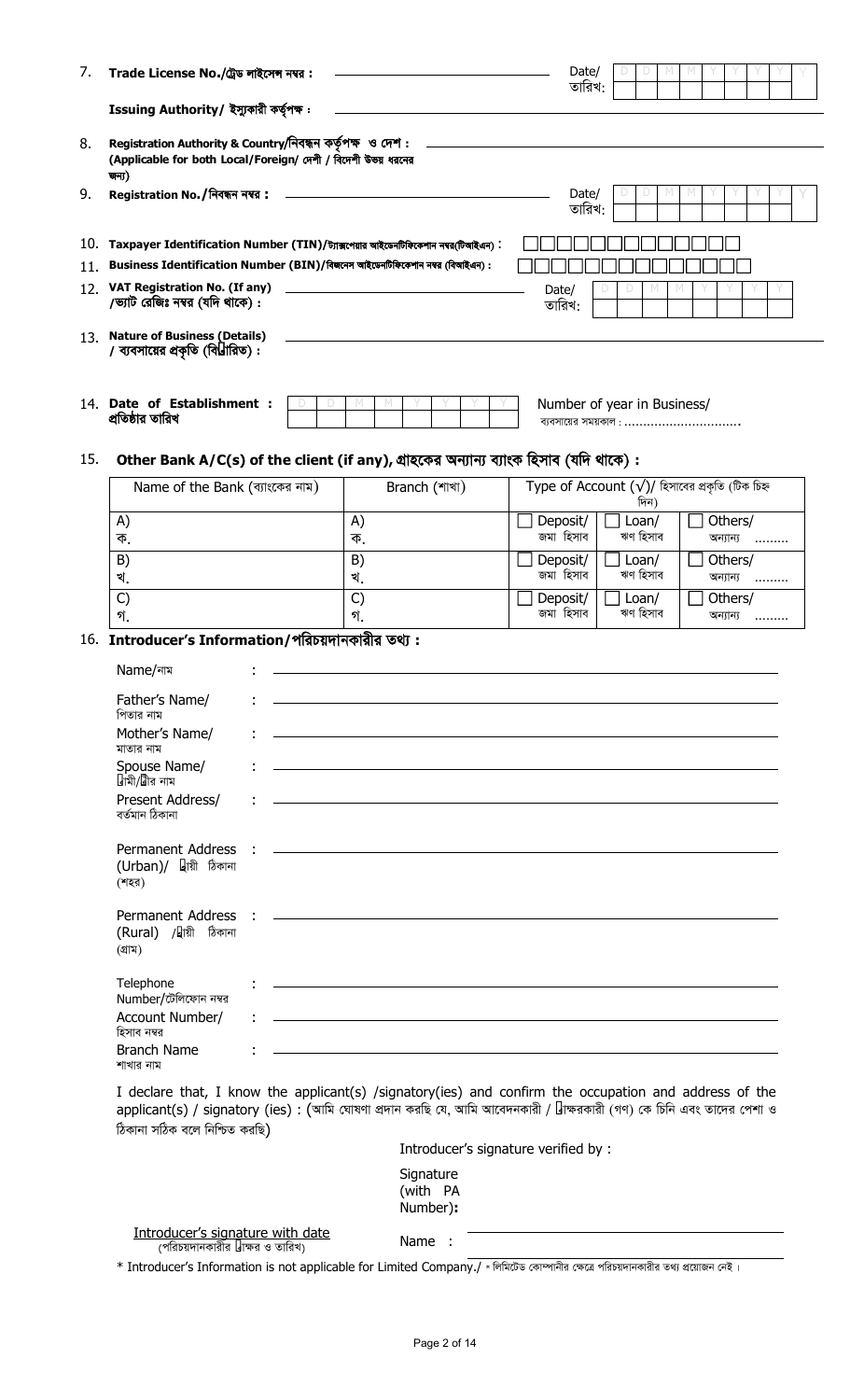|     | $17.$ Initial Deposit/প্ৰাথমিক জমা ( $\sqrt{}$ ):                                                                                        | Amount/পরিমাণ :                                                                                                                                  |  |  |  |
|-----|------------------------------------------------------------------------------------------------------------------------------------------|--------------------------------------------------------------------------------------------------------------------------------------------------|--|--|--|
|     | Cash/নগদ                                                                                                                                 | Transfer from UBL Account<br>/ইউবিএল হিসাব নম্বর (স্থানান্তরের জন্য)                                                                             |  |  |  |
|     |                                                                                                                                          | Instrument Number/ইপ্টুমেন্ট নম্বর                                                                                                               |  |  |  |
|     |                                                                                                                                          | Date/তারিখ  Bank/ব্যাংক                                                                                                                          |  |  |  |
|     |                                                                                                                                          | 18. Please provide me/us a Cheque book containing  leaves / দয়া করে আমার/আমাদের ব্যবহারের জন্য<br>পাতার একটি চেক বই প্রদান করুন ।               |  |  |  |
| 19. |                                                                                                                                          | Amount/পরিমাণ:<br>Information about FDR A/C/স্থায়ী আমানত সংক্ৰান্ত তথ্য :                                                                       |  |  |  |
|     | Interest Rate/সুদের হার :                                                                                                                |                                                                                                                                                  |  |  |  |
|     |                                                                                                                                          | $M_{\odot}$<br>$\mathbb N$<br>Maturity Date/ $\vert \ \vert$<br>D<br>Period/মেয়াদকাল:Year/বছরMonth/মাস  Day/দিন<br>মেয়াদপূর্তির তারিখ:         |  |  |  |
|     | For Renewal :<br>নবায়নের ক্ষেত্রে                                                                                                       | Principal only and pay interest in cash<br>Principal with Interest<br>শুধুমাত্র আসল নবায়ন করুন, সুদ নগদে প্রদান করুন<br>আসল এবং সুদ নবায়ন করুন |  |  |  |
|     | $(\sqrt{ }$ :                                                                                                                            | $\Box$ Principal only & credit Interest<br>to A/c No/ পুমাত্র আসল নবায়ন করুন,<br>সুদ উল্লিখিত হিসাবে জমা করুন                                   |  |  |  |
|     |                                                                                                                                          | Not Applicable/ প্ৰযোজ্য নহে                                                                                                                     |  |  |  |
|     |                                                                                                                                          |                                                                                                                                                  |  |  |  |
|     |                                                                                                                                          |                                                                                                                                                  |  |  |  |
|     | 22. Statement Frequency :<br>Monthly/ মাসিক   Quarterly/ ত্রৈমাসিক   Half Yearly/ ষান্মাসিক   Yearly/বার্ষিক<br>স্টেটমেন্ট ফ্রিকোয়েন্সি |                                                                                                                                                  |  |  |  |
|     | 23. ATM/Q-cash Transaction/এটিম/কিউ-ক্যাশ লেনদেন :<br>∏ Yes/ হ্যাঁ<br>No/ না                                                             |                                                                                                                                                  |  |  |  |
|     |                                                                                                                                          | 24. Statement Delivery (√): (Any One) লেনদেন বিবরণী প্রেরণ (√) যে কোন একটি:                                                                      |  |  |  |
|     |                                                                                                                                          | Collection from Branch/শাখা হতে সংগ্ৰহ   By mail to Office Address/অফিসের ঠিকানায় প্রেরণ   By E-mail/ই-মেইল                                     |  |  |  |
|     |                                                                                                                                          | $\sim$ $\sim$ $\sim$ $\sim$                                                                                                                      |  |  |  |

25. **Declaration & signature of the Account Operator(s)/** হিসাব পরিচালনাকারী সংক্রান্ত ঘোষণা ও স্বাক্ষর:

I/We have read and understood and hereby agree to abide by all the terms and conditions related to the account. I/We do hereby consciously declare that all the information provided herein above is correct. I/We also confirm that we will provide further information /documents in addition to the supplied information /documents as per your requirements. (আমি/আমরা এই মর্মে নিশ্চয়তা প্রদান করছি যে, আমি/আমরা হিসাব সংক্রন্ত যাবতীয় নিয়মাবলী/শর্তাবলী পড়েছি এবং উক্ত নিয়মাবলী/শতবিলী মেনে চলতে বাধ্য থাকব। আমি/আমরা সজ্ঞানে ঘোষণা করছি যে, উপরোল্লিখিত তথ্যাদি সত্য। আপনার চাহিদা মোতাবেক প্রদত্ত তথ্যের অতিরিক্ত সংশ্লিষ্ট যে কোন প্রয়োজনীয় তথ্যাদি/দলিলাদি সরবরাহ করব।)

### **Signature of the signatorie(s)**

( হিসাব পরিচালনাকারী (গণ) এর স্বাক্ষর )

| A/C Holder's Name/<br>হিসাব পরিচালনাকারী(গণ) এর নাম | Designation/ शारी | Signature/याकब | Date/ তারিখ |
|-----------------------------------------------------|-------------------|----------------|-------------|
| 1)                                                  |                   |                |             |
| 2)                                                  |                   |                |             |
| 3)                                                  |                   |                |             |
| 4)                                                  |                   |                |             |
| 5)                                                  |                   |                |             |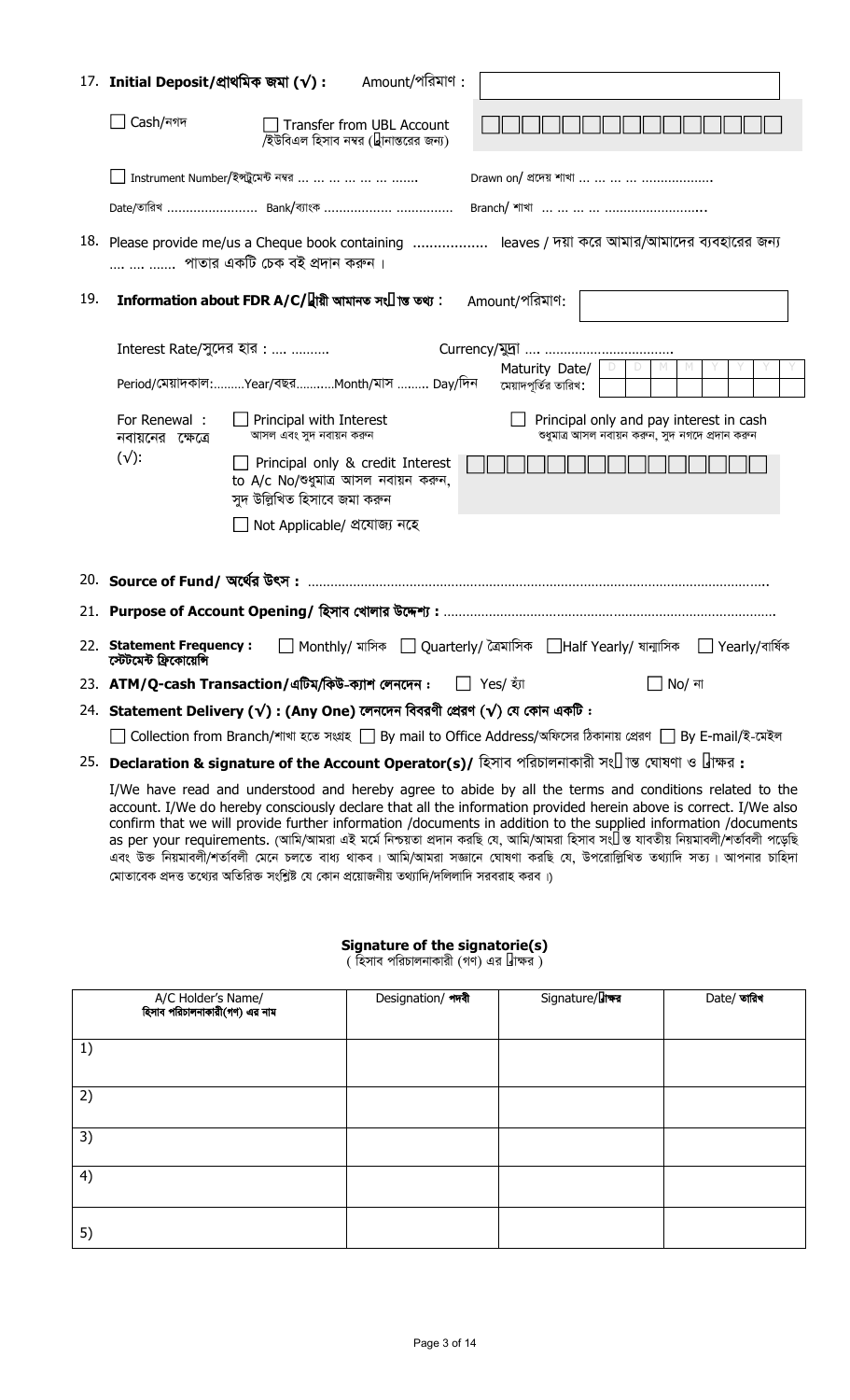# **For Bank's use only**

Cheque Book issued containing … … …. …. …. leaves from No …………………………………… to No …………………………



Cheque Book issuing Officer's signature : ……………………………………………..

| <b>SBS Codes</b>                  | <b>CIB Codes</b>      |
|-----------------------------------|-----------------------|
| Sector Code:                      | <b>Borrower Code:</b> |
| Economic Purpose Code:            | Borrower Type:        |
| Security Code:                    | Sector Type:          |
| Type of Deposits/Product<br>Code: | Sector Code:          |
| SME Code:                         | Type of Institution:  |

| <b>CIB Codes</b>     |  |  |
|----------------------|--|--|
| Borrower Code:       |  |  |
| Borrower Type:       |  |  |
| Sector Type:         |  |  |
| Sector Code:         |  |  |
| Type of Institution: |  |  |

Remarks : ………………………………………………………………………………………………………………………………………………….. …………………………………………………………………………………………………………………………………………………………………

| A/C Opened by: |                       | A/C Approved by: |                       |
|----------------|-----------------------|------------------|-----------------------|
| Name:          |                       | Name:            |                       |
| Designation:   |                       | Designation:     |                       |
| Date:          |                       | Date:            |                       |
|                |                       |                  |                       |
|                |                       |                  |                       |
|                |                       |                  |                       |
|                | (Signature with Seal) |                  | (Signature with Seal) |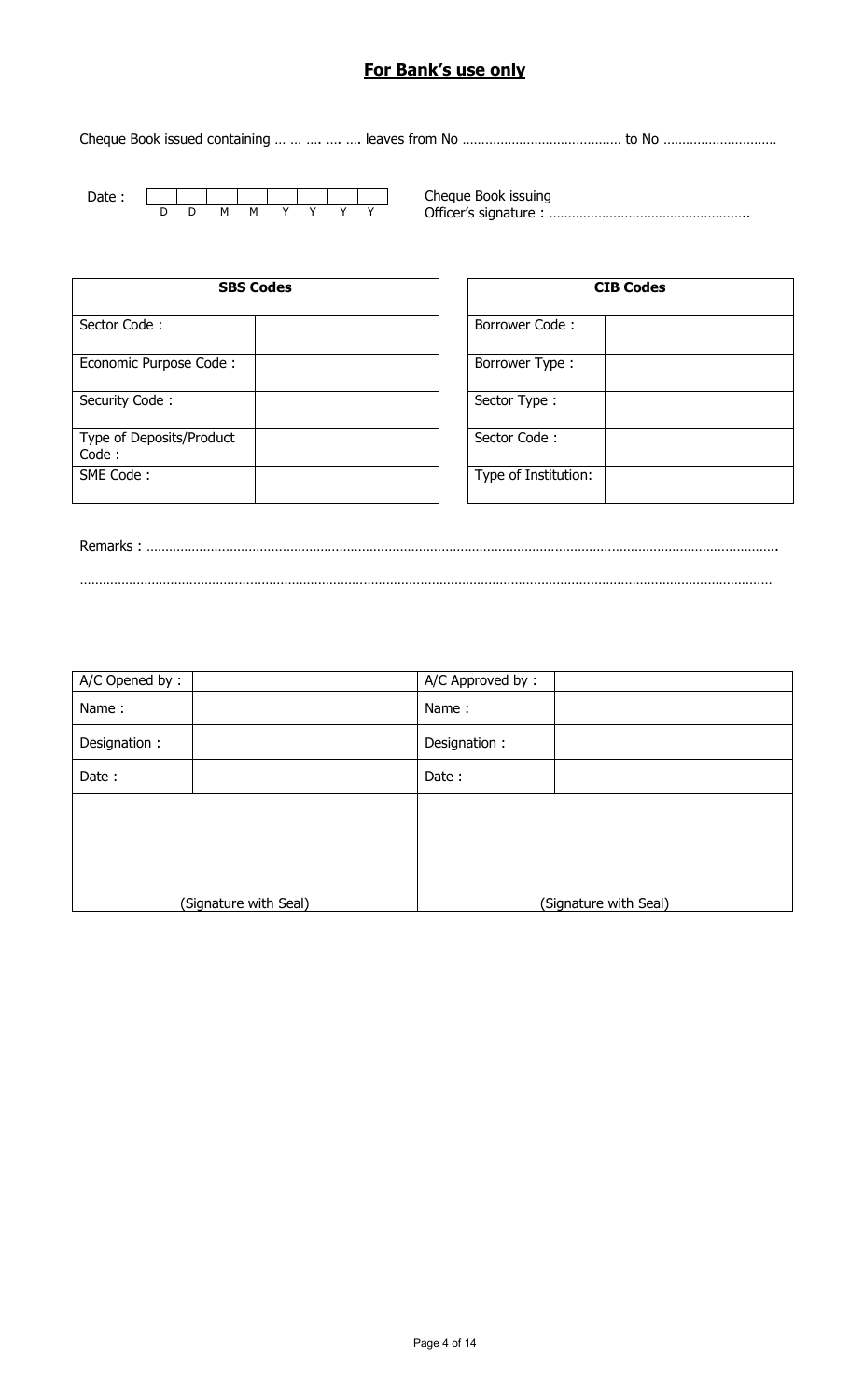| <b>Account Opening Form: Personal Information</b><br>Photograph duly<br>হিসাব খোলার ফরম ঃ ব্যক্তি সংক্রান্ত তথ্যাবলী<br>attested by the<br>introducer<br>(পরিচয়দানকারী কর্তক<br>(The form, after being filled in, is to be attached to the original Account Opening Form of Personal and Corporate Banking)<br>সত্যায়িত আলোকচিত্ৰ)<br>(এই ফরমটি পুরণপূর্বক ব্যক্তি ও অব্যক্তিক হিসাবের মূল অংশের সাথে সংযুক্ত করতে হবে) |                                                                                                                                                                         |                                                                                     |  |  |
|---------------------------------------------------------------------------------------------------------------------------------------------------------------------------------------------------------------------------------------------------------------------------------------------------------------------------------------------------------------------------------------------------------------------------|-------------------------------------------------------------------------------------------------------------------------------------------------------------------------|-------------------------------------------------------------------------------------|--|--|
| Date:                                                                                                                                                                                                                                                                                                                                                                                                                     | <b>Account Number</b><br>D<br>D<br>M<br>M<br>Customer ID<br>Customer IC                                                                                                 |                                                                                     |  |  |
| 01.                                                                                                                                                                                                                                                                                                                                                                                                                       | Name of the customer:                                                                                                                                                   |                                                                                     |  |  |
|                                                                                                                                                                                                                                                                                                                                                                                                                           | গ্রাহকের নাম :                                                                                                                                                          |                                                                                     |  |  |
| 02.                                                                                                                                                                                                                                                                                                                                                                                                                       | Relation with Account/হিসাবের সাথে সম্পর্ক (নীচে প্রযোজ্য ক্ষেত্রে টিক দিন) ঃ                                                                                           |                                                                                     |  |  |
|                                                                                                                                                                                                                                                                                                                                                                                                                           | $\Box$ 1st Applicant/১ম আবেদনকারী                                                                                                                                       | □ 2 <sup>nd</sup> Applicant/২য় আবেদনকারী □ 3 <sup>rd</sup> Applicant/৩য় আবেদনকারী |  |  |
|                                                                                                                                                                                                                                                                                                                                                                                                                           | $\Box$ Partner/ অংশীদার<br>Director/ ডাইরেক্টর                                                                                                                          | Minor/ নাবালক Guardian/অভিভাবক                                                      |  |  |
|                                                                                                                                                                                                                                                                                                                                                                                                                           | $\Box$ Signatory/সিগনেটরি<br>□ Attorney Holder/ এ্যাটৰ্নী হোল্ডার                                                                                                       | □ Others(Please Specify)/ অন্যান্য :                                                |  |  |
| 03.                                                                                                                                                                                                                                                                                                                                                                                                                       | Father's Name/পিতার নাম :                                                                                                                                               |                                                                                     |  |  |
| 04.                                                                                                                                                                                                                                                                                                                                                                                                                       | Mother's Name/মাতার নাম :                                                                                                                                               |                                                                                     |  |  |
| 05.                                                                                                                                                                                                                                                                                                                                                                                                                       | Spouse Name/স্বামী/স্ত্ৰীর নাম :                                                                                                                                        |                                                                                     |  |  |
| 06.                                                                                                                                                                                                                                                                                                                                                                                                                       | Nationality/জাতীয়তা :                                                                                                                                                  |                                                                                     |  |  |
| 07.                                                                                                                                                                                                                                                                                                                                                                                                                       | Date of Birth/জন্ম তারিখ:                                                                                                                                               | м                                                                                   |  |  |
| 08.<br>09.                                                                                                                                                                                                                                                                                                                                                                                                                | Sex( $\sqrt{}$ )/লিঙ্গ (টিক দিন):<br>Male / পুরুষ<br>Educational Qualification/শিক্ষাগত যোগ্যতা:                                                                        | Female / মহিলা                                                                      |  |  |
| 10.                                                                                                                                                                                                                                                                                                                                                                                                                       | Religion / ধর্ম:                                                                                                                                                        |                                                                                     |  |  |
| 11.                                                                                                                                                                                                                                                                                                                                                                                                                       | Occupation (with Designation)/পেশা (পদবীসহ):                                                                                                                            |                                                                                     |  |  |
| 12.                                                                                                                                                                                                                                                                                                                                                                                                                       | National ID Number/জাতীয় পরিচয়পত্র নম্বর :                                                                                                                            |                                                                                     |  |  |
| 13.<br>14.                                                                                                                                                                                                                                                                                                                                                                                                                | Passport Number (if any )/পাসপোর্ট নম্বর(যদি থাকে):<br>Taxpayer Identification Number (TIN), if                                                                         | <u> 1980 - Johann John Stein, fransk politik (f. 1980)</u>                          |  |  |
| 15.                                                                                                                                                                                                                                                                                                                                                                                                                       | $any/$ ট্যাক্সপেয়ার আইডি নম্বর ( আই এন) (যদি থাকে):<br>Driving License Number, (if any)/                                                                               |                                                                                     |  |  |
| 16.                                                                                                                                                                                                                                                                                                                                                                                                                       | ড্রাইভিং লাইসেন্স নম্বর (যদি থাকে) :<br>Present Address (Residence)/<br>বৰ্তমান ঠিকানা (আবাসস্থল) :                                                                     |                                                                                     |  |  |
|                                                                                                                                                                                                                                                                                                                                                                                                                           | Permanent Address (Urban)/ স্থায়ী ঠিকানা(শহর):                                                                                                                         |                                                                                     |  |  |
| 17.                                                                                                                                                                                                                                                                                                                                                                                                                       | Permanent Address (Rural) /স্থায়ী<br>ঠিকানা(গ্ৰাম) :                                                                                                                   |                                                                                     |  |  |
| 18.                                                                                                                                                                                                                                                                                                                                                                                                                       | Occupational/Business Address/গেশাগত<br>ঠিকানা :                                                                                                                        |                                                                                     |  |  |
| 19.                                                                                                                                                                                                                                                                                                                                                                                                                       | Name of the Organization/<br><u> 1989 - Johann Barn, mars ann an t-Amhain Aonaich an t-Aonaich an t-Aonaich ann an t-Aonaich ann an t-Aonaich</u><br>প্রতিষ্ঠানের নাম : | Designation/<br>পদবী :                                                              |  |  |
|                                                                                                                                                                                                                                                                                                                                                                                                                           | Contact Number/যোগাযোগ: Mobile(মোবাইল)                                                                                                                                  |                                                                                     |  |  |
|                                                                                                                                                                                                                                                                                                                                                                                                                           | Telephone/টেলিফোন : Residence/আবাসস্থল                                                                                                                                  | <u> Office/অফিস : </u>                                                              |  |  |
| 20.                                                                                                                                                                                                                                                                                                                                                                                                                       | Credit Card Information: (if applicable)/ ক্ৰেডিট কাৰ্ড সংক্ৰান্ত তথ্য (যদি থাকে)                                                                                       | Fax/क्गुंब्र:                                                                       |  |  |
|                                                                                                                                                                                                                                                                                                                                                                                                                           | Issued by/ইস্যুকারী প্রতিষ্ঠান:                                                                                                                                         | Credit Card No/ কাৰ্ড নম্বর:                                                        |  |  |
|                                                                                                                                                                                                                                                                                                                                                                                                                           | 1.                                                                                                                                                                      |                                                                                     |  |  |
|                                                                                                                                                                                                                                                                                                                                                                                                                           | 2.                                                                                                                                                                      |                                                                                     |  |  |

21. Residence status(√) /রেসিডেন্স ষ্ট্যাটাস (টিক দিন) :  $\Box$  Resident/ রেসিডেন্ট  $\Box$  Non Resident/ নন-রেসিডেন্ট (Bank shall collect information as per Guidelines for Foreign Exchange Transactions, if necessary)(প্রয়োজনীয় ক্ষেত্রে ব্যাংক গাইডলাইস ফর ফরেন এক্সচেঞ্জ ট্রানজেকশনস্ এর নির্দেশনা অনুসরণ করে তথ্য সংগ্রহ করবে)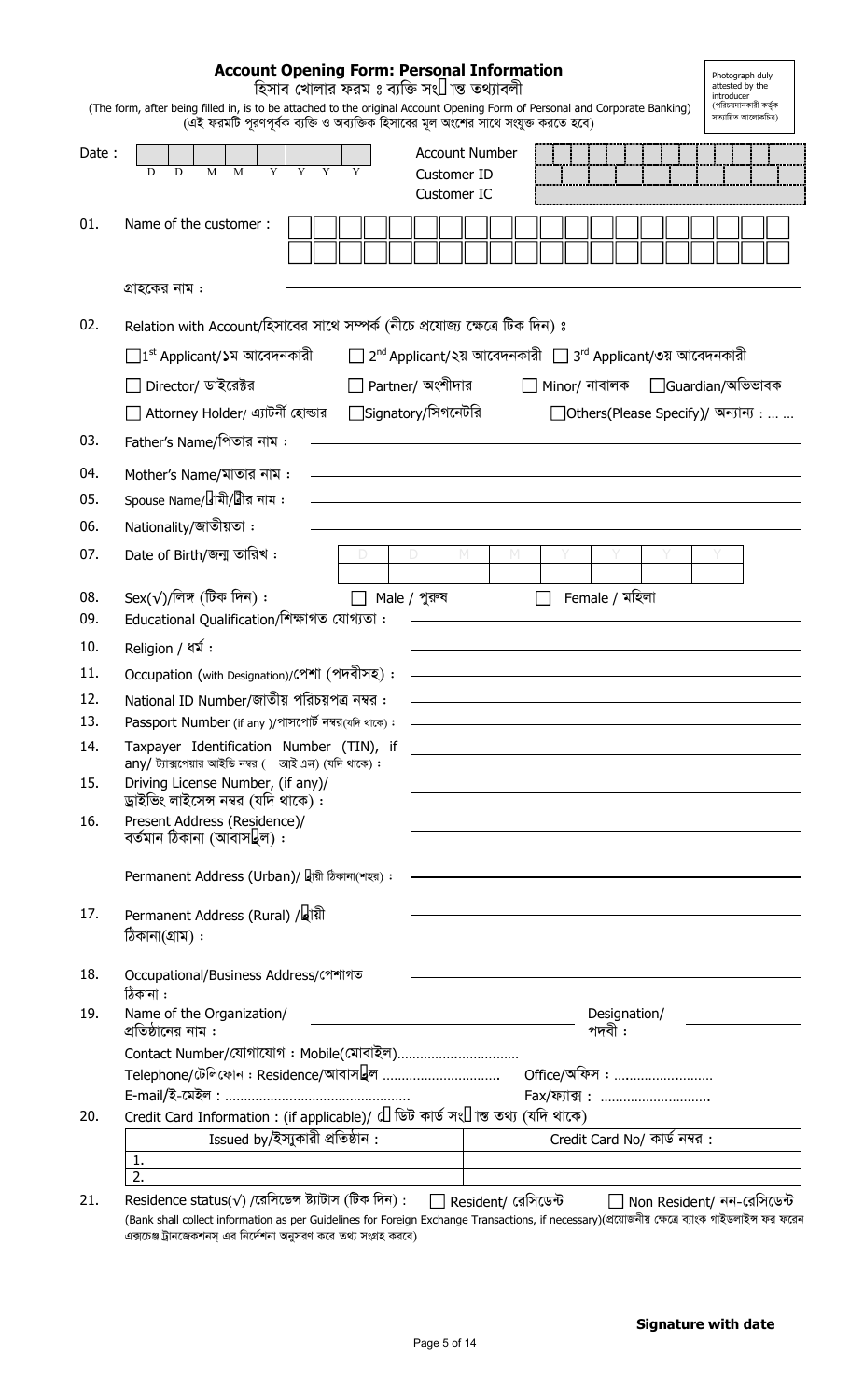|            | <b>Account Opening Form: Personal Information</b><br>হিসাব খোলার ফরম ঃ ব্যক্তি সংক্রান্ত তথ্যাবলী<br>(The form, after being filled in, is to be attached to the original Account Opening Form of Personal and Corporate Banking)<br>(এই ফরমটি পুরণপূর্বক ব্যক্তি ও অব্যক্তিক হিসাবের মূল অংশের সাথে সংযুক্ত করতে হবে) |                                                          | Photograph duly<br>attested by the<br>introducer<br>(পরিচয়দানকারী কর্তৃক<br>সত্যায়িত আলোকচিত্ৰ) |
|------------|-----------------------------------------------------------------------------------------------------------------------------------------------------------------------------------------------------------------------------------------------------------------------------------------------------------------------|----------------------------------------------------------|---------------------------------------------------------------------------------------------------|
| Date:      | <b>Account Number</b><br>M<br>M<br>D<br>D<br>Customer ID                                                                                                                                                                                                                                                              |                                                          |                                                                                                   |
|            | Customer IC                                                                                                                                                                                                                                                                                                           |                                                          |                                                                                                   |
| 01.        | Name of the customer:                                                                                                                                                                                                                                                                                                 |                                                          |                                                                                                   |
|            | গ্রাহকের নাম :                                                                                                                                                                                                                                                                                                        |                                                          |                                                                                                   |
| 02.        | Relation with Account/হিসাবের সাথে সম্পর্ক (নীচে প্রযোজ্য ক্ষেত্রে টিক দিন) ঃ                                                                                                                                                                                                                                         |                                                          |                                                                                                   |
|            | $\Box$ 1st Applicant/১ম আবেদনকারী                                                                                                                                                                                                                                                                                     | 2nd Applicant/২য় আবেদনকারী 13rd Applicant/৩য় আবেদনকারী |                                                                                                   |
|            | $\Box$ Partner/ অংশীদার<br>Director/ ডাইরেক্টর                                                                                                                                                                                                                                                                        | Minor/ নাবালক                                            | □Guardian/অভিভাবক                                                                                 |
|            | $\Box$ Signatory/সিগনেটরি<br>□ Attorney Holder/ এ্যাটর্নী হোল্ডার                                                                                                                                                                                                                                                     | □ Others(Please Specify)/ অন্যান্য :                     |                                                                                                   |
| 03.        | Father's Name/পিতার নাম :                                                                                                                                                                                                                                                                                             |                                                          |                                                                                                   |
| 04.        | Mother's Name/মাতার নাম:                                                                                                                                                                                                                                                                                              |                                                          |                                                                                                   |
| 05.        | Spouse Name/স্বামী/ম্বীর নাম:                                                                                                                                                                                                                                                                                         |                                                          |                                                                                                   |
| 06.        | Nationality/জাতীয়তা :                                                                                                                                                                                                                                                                                                |                                                          |                                                                                                   |
| 07.        | Date of Birth/জন্ম তারিখ:                                                                                                                                                                                                                                                                                             |                                                          |                                                                                                   |
| 08.        | Sex( $\sqrt{}$ )/লিঙ্গ (টিক দিন):<br>Male / পুরুষ                                                                                                                                                                                                                                                                     | Female / মহিলা                                           |                                                                                                   |
| 09.        | Educational Qualification/শিক্ষাগত যোগ্যতা:                                                                                                                                                                                                                                                                           |                                                          |                                                                                                   |
| 10.        | Religion / ধর্ম:                                                                                                                                                                                                                                                                                                      |                                                          |                                                                                                   |
| 11.<br>12. | Occupation (with Designation)/পেশা (পদবীসহ):<br>National ID Number/জাতীয় পরিচয়পত্র নম্বর :                                                                                                                                                                                                                          |                                                          |                                                                                                   |
| 13.        | Passport Number (if any )/পাসপোর্ট নম্বর(যদি থাকে):                                                                                                                                                                                                                                                                   |                                                          |                                                                                                   |
| 14.        | Taxpayer Identification Number (TIN), if                                                                                                                                                                                                                                                                              |                                                          |                                                                                                   |
| 15.        | $any/$ ট্যাক্সপেয়ার আইডি নম্বর ( আই এন) (যদি থাকে):<br>Driving License Number, (if any)/<br>ড্রাইভিং লাইসেন্স নম্বর (যদি থাকে) :                                                                                                                                                                                     |                                                          |                                                                                                   |
| 16.        | Present Address (Residence)/<br>বৰ্তমান ঠিকানা (আবাসস্থল) :                                                                                                                                                                                                                                                           |                                                          |                                                                                                   |
|            | Permanent Address (Urban)/ স্থায়ী ঠিকানা(শহর):                                                                                                                                                                                                                                                                       |                                                          |                                                                                                   |
| 17.        | Permanent Address (Rural) /স্থায়ী<br>ঠিকানা(গ্ৰাম) :                                                                                                                                                                                                                                                                 |                                                          |                                                                                                   |
| 18.        | Occupational/Business Address/গেশাগত<br>ঠিকানা :                                                                                                                                                                                                                                                                      |                                                          |                                                                                                   |
| 19.        | Name of the Organization/<br><u> 1986 - Johann Stein, Amerikaansk kanton (</u><br>প্রতিষ্ঠানের নাম :                                                                                                                                                                                                                  | Designation/<br>পদবী :                                   |                                                                                                   |
|            | Contact Number/যোগাযোগ: Mobile(মোবাইল)                                                                                                                                                                                                                                                                                |                                                          |                                                                                                   |
|            | Telephone/টেলিফোন : Residence/আবাসস্থল                                                                                                                                                                                                                                                                                | <u> Office/অফিস : </u>                                   |                                                                                                   |
| 20.        | Credit Card Information: (if applicable)/ ক্ৰেডিট কাৰ্ড সংক্ৰান্ত তথ্য (যদি থাকে)                                                                                                                                                                                                                                     | Fax/ফ্যাক্স:                                             |                                                                                                   |
|            | Issued by/ইস্যুকারী প্রতিষ্ঠান :                                                                                                                                                                                                                                                                                      | Credit Card No/ কাৰ্ড নম্বর:                             |                                                                                                   |
|            | 1.                                                                                                                                                                                                                                                                                                                    |                                                          |                                                                                                   |
|            | 2.                                                                                                                                                                                                                                                                                                                    |                                                          |                                                                                                   |

21. Residence status(√) /‡iwm‡WÝ ó¨vUvm (wUK w`b) : Resident/ †iwm‡W›U Non Resident/ bb-†iwm‡W›U (Bank shall collect information as per Guidelines for Foreign Exchange Transactions, if necessary)(প্রয়োজনীয় ক্ষেত্রে ব্যাংক গাইডলাইস ফর ফরেন এক্সচেঞ্জ ট্রানজেকশনস্ এর নির্দেশনা অনুসরণ করে তথ্য সংগ্রহ করবে)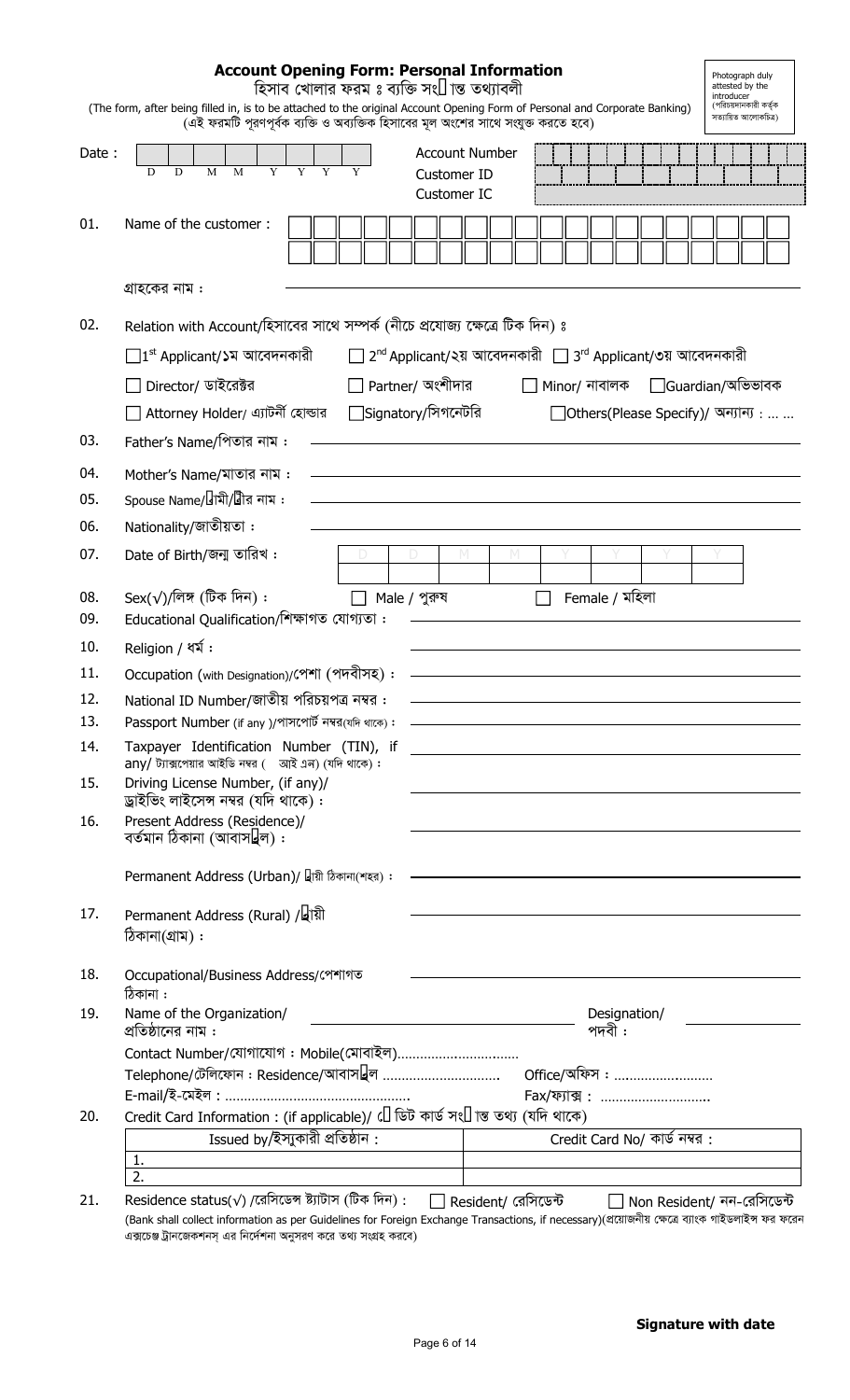# Transaction Profile/ সম্ভাব্য লেনদেনের অনুমিত মাত্রা

| 1. | Name of the Account/হিসাবের নাম:       |
|----|----------------------------------------|
|    |                                        |
| 2. | Type of Account / হিসাবের ধরণ:         |
|    |                                        |
| 3. | Account / Reference Number :           |
|    | হিসাব বা সূত্র (Reference) নম্বর       |
| 4. | Customer ID / কাস্টমার আইডি:           |
|    |                                        |
| 5. | Customer Group ID/কাস্টমার গ্রুপ আইডি: |
|    |                                        |

6.

| Description/ বিবরণ                                                             | No. of Transactions<br>(Monthly)/লেনদেনের সংখ্যা<br>(মাসিক) | Maximum Size of Amount<br>(Per Transaction)/<br>সর্বোচ্চ লেনদেনের অঙ্ক<br>(প্রতিটি লেনদেনের) | <b>Total Value</b><br>(Monthly)/<br>মোট পরিমাণ<br>(মাসিক) |  |  |
|--------------------------------------------------------------------------------|-------------------------------------------------------------|----------------------------------------------------------------------------------------------|-----------------------------------------------------------|--|--|
| Deposits / জমা:                                                                |                                                             |                                                                                              |                                                           |  |  |
| Cash Deposits (including on-line)<br>নগদ জমা (অনলাইনসহ)                        |                                                             |                                                                                              |                                                           |  |  |
| Deposits by Transfer/Instruments<br>ট্রান্সফার/ ইন্সট্রমেন্ট এর মাধ্যমে জমা    |                                                             |                                                                                              |                                                           |  |  |
| Deposit of Foreign Remittance<br>ফরেন রেমিট্যান্স জমা                          |                                                             |                                                                                              |                                                           |  |  |
| Export Proceeds/ রপ্তানি হতে আয়                                               |                                                             |                                                                                              |                                                           |  |  |
| Others (Specify)/ অন্যান্য                                                     |                                                             |                                                                                              |                                                           |  |  |
| (নিৰ্দিষ্টভাবে)                                                                |                                                             |                                                                                              |                                                           |  |  |
|                                                                                |                                                             | Total Expected Deposits / মোট সম্ভাব্য জমা:                                                  |                                                           |  |  |
| Withdrawals/ উত্তোলন:                                                          |                                                             |                                                                                              |                                                           |  |  |
| Cash withdrawal(including on-line/ATM)<br>নগদ উত্তোলন (অনলাইনসহ/এ.টি.এম সহ)    |                                                             |                                                                                              |                                                           |  |  |
| Payment by Transfer/Instruments<br>ট্রান্সফার/ইন্স্ট্রুমেন্ট এর মাধ্যমে পরিশোধ |                                                             |                                                                                              |                                                           |  |  |
| Foreign Remittance withdrawal<br>ফরেন রেমিট্যান্স উত্তোলন                      |                                                             |                                                                                              |                                                           |  |  |
| Settlement of Import Expense<br>আমদানি বাবদ ব্যয়                              |                                                             |                                                                                              |                                                           |  |  |
| Others (Specify)<br>অন্যান্য (নির্দিষ্টভাবে)                                   |                                                             |                                                                                              |                                                           |  |  |
|                                                                                | Total Expected Withdrawals / মোট সম্ভাব্য উত্তোলন:          |                                                                                              |                                                           |  |  |
| Source of Fund of Transactions:<br>লেনদেনকত অর্থের উৎস                         |                                                             |                                                                                              |                                                           |  |  |

7.

#### **Customer Declaration :**

I / We, the undersigned hereby confirm that this Transaction Profile truly represents the expected normal transactions of mine or my/our institution. I / We also confirm that I / we will revise/update my / our Transaction Profile, if necessary, from time to time. (আমি/আমরা নিম্বাক্ষরকারী(গণ) এ মর্মে নিশ্চয়তা প্রদান করছি যে, সম্ভাব্য লেনদেনের অনুমিত মাত্রা আমার/আমাদের প্রতিষ্ঠানের স্বাভাবিক প্রকৃত লেনদেন। আমি/আমরা আরো নিশ্চয়তা প্রদান করছি যে, প্রয়োজনবোধে আমি/আমরা সম্ভাব্য লেনদেনের অনুমিত মাত্রা সংশোধন/হালনাগাদ করব।)

……………………………………………………………………………………………

| $\sim$                | $\epsilon$ |             |  |
|-----------------------|------------|-------------|--|
| Signature             |            | Signature   |  |
| /স্বাক্ষর             |            | /স্বাক্ষর   |  |
|                       |            |             |  |
|                       |            |             |  |
| Name/ নাম             |            | Name/ নাম   |  |
|                       |            |             |  |
|                       |            | Designation |  |
| Designation<br>/ পদবী |            | পদবী        |  |
| Date/ তারিখ           |            | Date/তারিখ  |  |
|                       |            |             |  |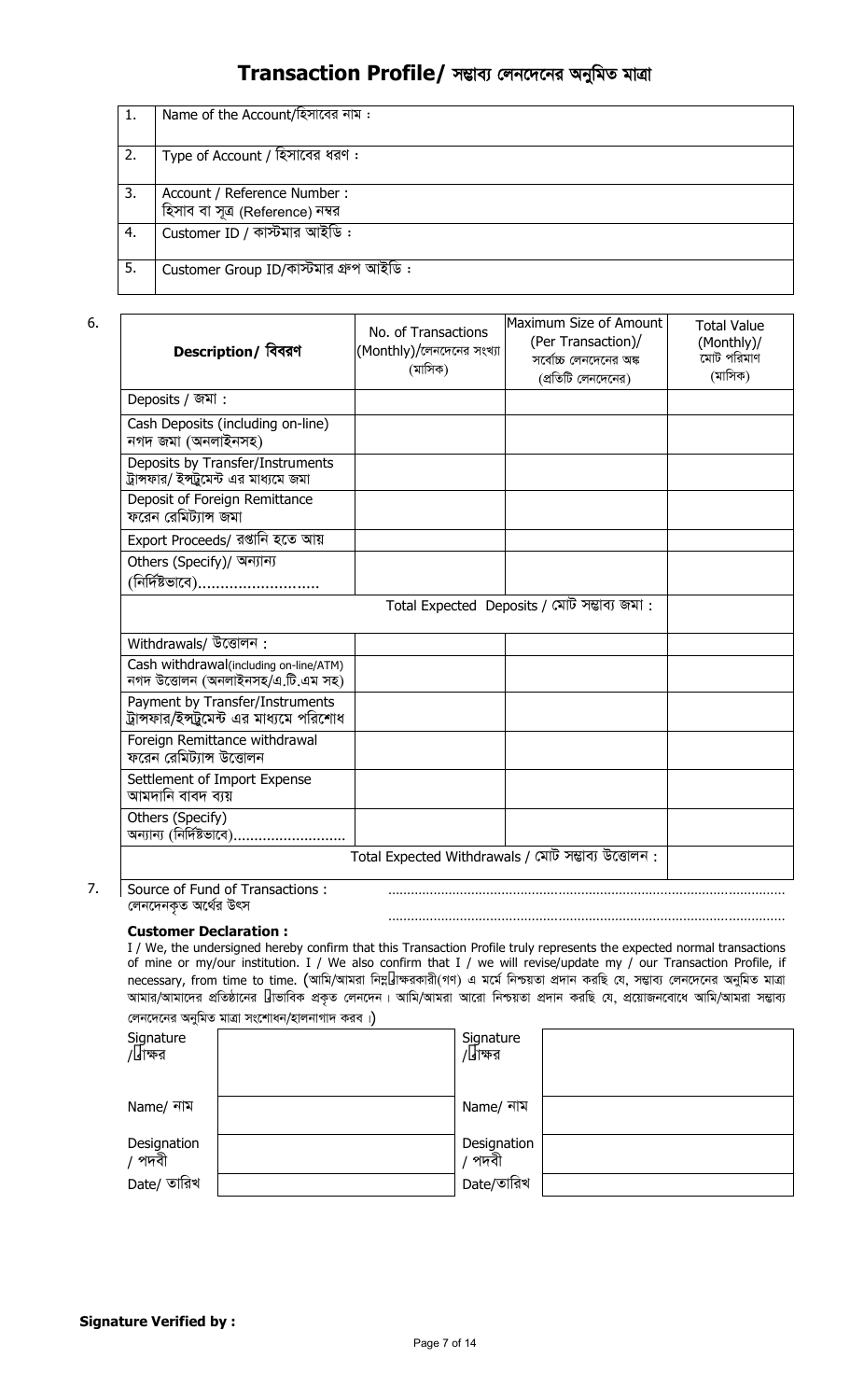# **KYC Profile Form : For Personal & Corporate banking**

|     |                                                                                                | Customer ID<br>Customer IC                                                                                                                                                                                |                      |              |
|-----|------------------------------------------------------------------------------------------------|-----------------------------------------------------------------------------------------------------------------------------------------------------------------------------------------------------------|----------------------|--------------|
|     |                                                                                                |                                                                                                                                                                                                           |                      |              |
| 01. | Name of the Account:                                                                           |                                                                                                                                                                                                           |                      |              |
| 02. | Type of Account :                                                                              |                                                                                                                                                                                                           |                      |              |
| 03. | Account / Reference Number :                                                                   |                                                                                                                                                                                                           |                      |              |
| 04. | Name of the officer opened the account:                                                        |                                                                                                                                                                                                           |                      |              |
| 05. | Nature of Business & Source of Fund:                                                           |                                                                                                                                                                                                           |                      |              |
| 06. | transactions are commensurate with nature of the business:                                     | Describe how the sources of funds have been confirmed/verified and comment whether the amount of                                                                                                          |                      |              |
| 07. | company) :                                                                                     | Information regarding the beneficial owner of the account (In case of company, detailed information of<br>the shareholders who control the company and the shareholder holding 20% or above shares of the | Photocopy obtained ? |              |
| 08. | Passport No.:                                                                                  |                                                                                                                                                                                                           | $\Box$ Yes           | $\square$ No |
| 09. | Voter ID Card Number:                                                                          |                                                                                                                                                                                                           | $\Box$ Yes           | $\square$ No |
| 10. | National ID Card Number:                                                                       |                                                                                                                                                                                                           | $\Box$ Yes           | $\square$ No |
| 11. | Taxpayer Identification Number (TIN) :                                                         |                                                                                                                                                                                                           | $\Box$ Yes           | $\square$ No |
| 12. | VAT Registration Number:                                                                       |                                                                                                                                                                                                           | $\square$ Yes        | $\square$ No |
| 13. | Driving License Number:                                                                        |                                                                                                                                                                                                           | $\square$ Yes        | $\square$ No |
| 14. | Reason for opening account of Non-resident and Expatriate :<br>Type of Visa (Residence/Work) : |                                                                                                                                                                                                           |                      |              |

………………………………………………………………………………………………………………………………………………………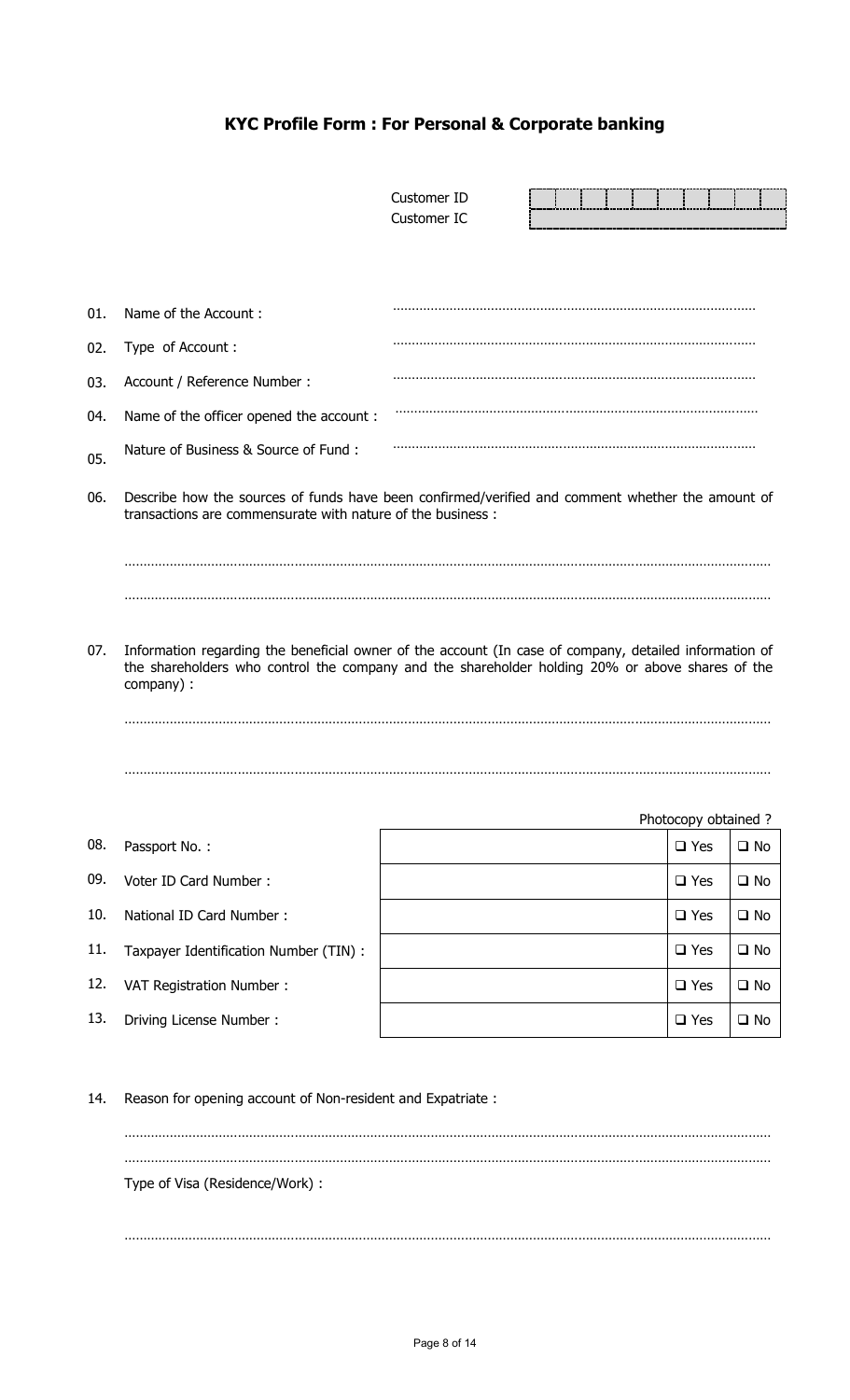| SI. No. | Category                                                           | <b>Risk Level</b> | Score          |
|---------|--------------------------------------------------------------------|-------------------|----------------|
| 01.     | Jewellery / Gems Trade                                             | High              | 5              |
| 02.     | Money Changer/Courier Service Agent                                | High              | 5              |
| 03.     | Real Estate Agent                                                  | High              | $\overline{5}$ |
| 04.     | <b>Construction Promoters of Projects</b>                          | High              | $\overline{5}$ |
| 05.     | Off-shore Corporation                                              | High              | 5              |
| 06.     | Art / Antique Dealers                                              | High              | 5              |
| 07.     | Restaurant / Bar / Casino / Night<br>Club/Residential Hotel Owners | High              | $\overline{5}$ |
| 08.     | Import / Export Agents                                             | High              | 5              |
| 09.     | Cash Investor with a turnover of Tk.25 lac<br>per month            | High              | 5              |
| 10.     | Share / Stock Dealer                                               | High              | 5              |
| 11.     | <b>Man Power Business</b>                                          | High              | 5              |
| 12.     | Operations in multiple locations                                   | High              | 5              |
| 13.     | Film Director/Producer                                             | High              | 5              |
| 14.     | <b>Arms Business</b>                                               | High              | $\overline{5}$ |
| 15.     | Mobile Phone Operator                                              | High              | 5              |
| 16.     | Traders with a turnover of more than<br>Tk.1.00 Crore per annum    | High              | $\overline{4}$ |
| 17.     | <b>Travel Agents</b>                                               | High              | $\overline{4}$ |
| 18.     | <b>Transport Business/Operator</b>                                 | Medium            | $\overline{3}$ |
| 19.     | Auto Dealers (Used / Reconditioned Cars)                           | Medium            | $\overline{3}$ |
| 20.     | Leasing/Finance Company                                            | Medium            | 3              |
| 21.     | Freight /Shipping/Cargo Agent                                      | Medium            | 3              |
| 22.     | Insurance/Brokerage Agency                                         | Medium            | 3              |
| 23.     | Religious Institution / Organization                               | Medium            | 3              |
| 24.     | Amusement Institution /Park                                        | Medium            | 3              |
| 25.     | <b>Motor Parts Business</b>                                        | Medium            | 3              |
| 26.     | Tobacco/ Cigarette Business                                        | Medium            | 3              |
| 27.     | Auto Primary (New Car)                                             | Low               | $\overline{2}$ |
| 28.     | Shop Owner (Retail)                                                | Low               | $\overline{2}$ |
| 29.     | <b>Business-Agent</b>                                              | Low               | $\overline{2}$ |
| 30.     | Small Trader (Turnover less than Tk.50<br>$Lac$ )                  | Low               | $\overline{2}$ |
| 31.     | Self employed professionals                                        | Low               | $\overline{2}$ |
| 32.     | <b>Corporate Customers</b>                                         | Low               | $\overline{2}$ |
| 33.     | Construction materials business                                    | Low               | $\overline{2}$ |
| 34.     | Computer/Mobile Phone dealer                                       | Low               | $\overline{2}$ |
| 35.     | Software Business                                                  | Low               | $\mathbf{1}$   |
| 36.     | Manufacturers (Other than Arms)                                    | Low               | $\mathbf 1$    |
| 37.     | Retired from service                                               | Low               | 0              |
| 38.     | Service                                                            | Low               | 0              |
| 39.     | Student                                                            | Low               | 0              |
| 40.     | House Wife                                                         | Low               | 0              |
| 41.     | Farmers                                                            | Low               | 0              |
| 42.     | Others (Bank will provide risk score<br>depending on category)     |                   |                |

15. What does the customer do ? / In what type of business the institution is engaged ? :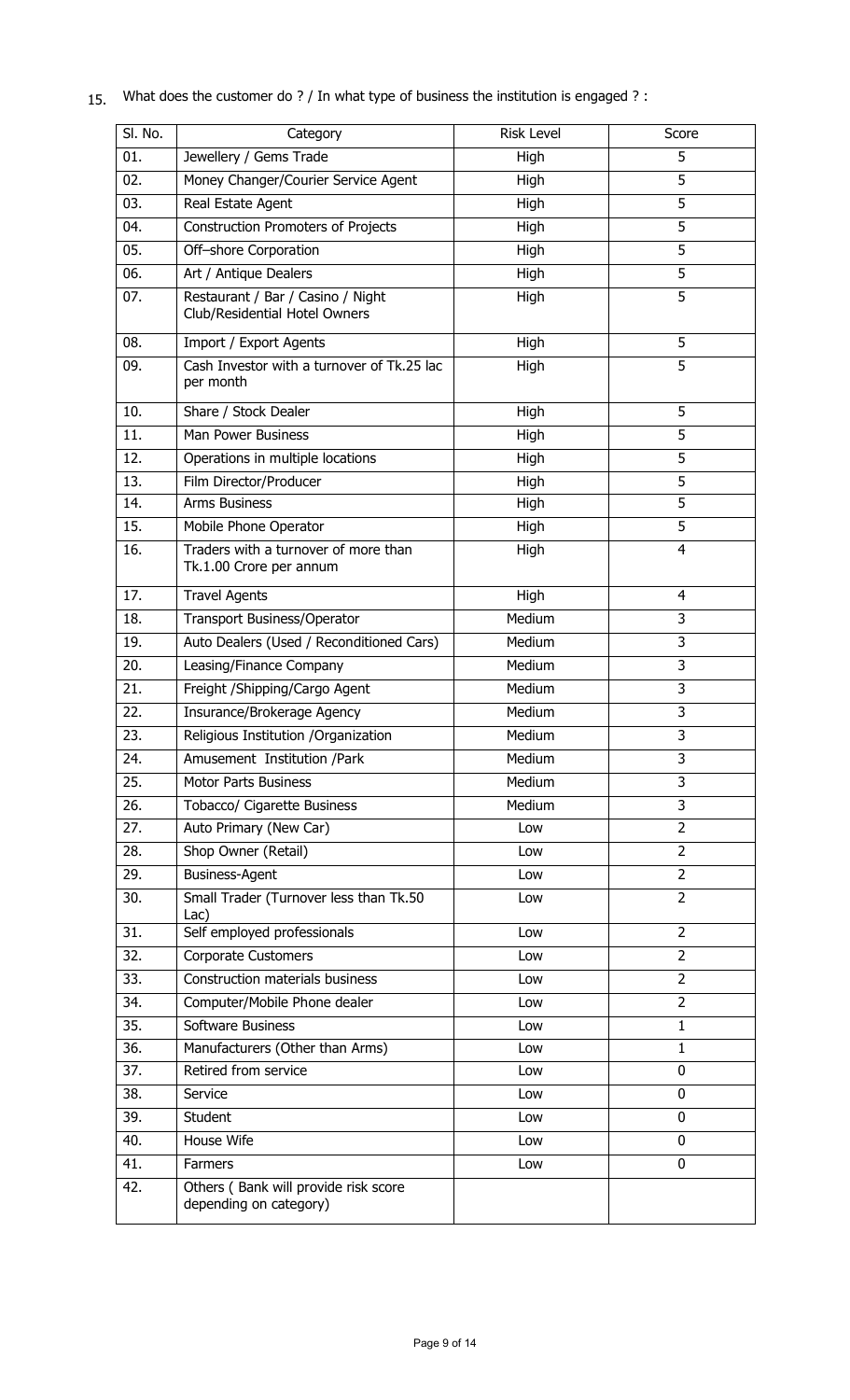(Upper limit of table No. 16 to 21 will be considered as the same level e.g. Taka 50.00 lac will be included in the range of 0-50).

## 16. The Net Worth Amount of Customer :

| Amount (Tk.)      | <b>Risk Level</b> | <b>Risk Rating</b> |
|-------------------|-------------------|--------------------|
| 1 Lac to 50 Lac   | Low               |                    |
| 50 Lac to 200 Lac | Medium            |                    |
| Above 2 Crore     | High              |                    |

## 17. How was the Account opened ?

| Mode                                         | <b>Risk Level</b> | Risk Rating |
|----------------------------------------------|-------------------|-------------|
| Relationship Manager / Officer of the Branch | Low               |             |
| Direct Sales Agent                           | Medium            |             |
| Internet                                     | High              |             |
| Self motivated/Walk-in                       | High              |             |

### 18. Expected Value of transactions on a monthly basis :

| Value for Current A/C | Value for Savings A/C | <b>Risk Level</b> | Risk Rating |
|-----------------------|-----------------------|-------------------|-------------|
| $0$ to 10 Lac         | $0$ to 5 Lac          | Low               |             |
| 10 Lac to 50 Lac      | 5 Lac to 20 Lac       | Medium            |             |
| Above 50 Lac          | Above 20 Lac          | High              |             |

### 19. Expected Number of transactions on a monthly basis :

| Number for Current A/C | Number for Savings A/C | Risk Level | <b>Risk Rating</b> |
|------------------------|------------------------|------------|--------------------|
| $0$ to $100$           | $0$ to $20$            | LOW        |                    |
| 100 to 250             | 20 to 50               | Medium     |                    |
| Above 250              | Above 50               | High       |                    |

### 20. Expected Value of Cash Transactions on a monthly basis :

| Value for Current A/C | Value for Savings A/C | <b>Risk Level</b> | <b>Risk Rating</b> |
|-----------------------|-----------------------|-------------------|--------------------|
| $0$ to 10 Lac         | $0$ to 2 Lac          | Low               |                    |
| 10 Lac to 25 Lac      | 2 Lac to 7 Lac        | Medium            |                    |
| Above 25 Lac          | Above 7 Lac           | High              |                    |

#### 21. Expected Number of Cash Transactions on a monthly basis :

| Number for Current A/C | Number for Savings A/C | Risk Level | <b>Risk Rating</b> |
|------------------------|------------------------|------------|--------------------|
| 0 to 15                | $0$ to 5               | Low        |                    |
| 15 to 30               | 5 to 10                | Medium     |                    |
| Above 30               | Above 10               | High       |                    |

| <b>Total</b> |  |
|--------------|--|
|              |  |

### 22. Overall Risk Assessment :

| Total Risk Rating   | Risk Assessment |
|---------------------|-----------------|
| Above / Equal to 14 | High            |
| Below 14            | Low             |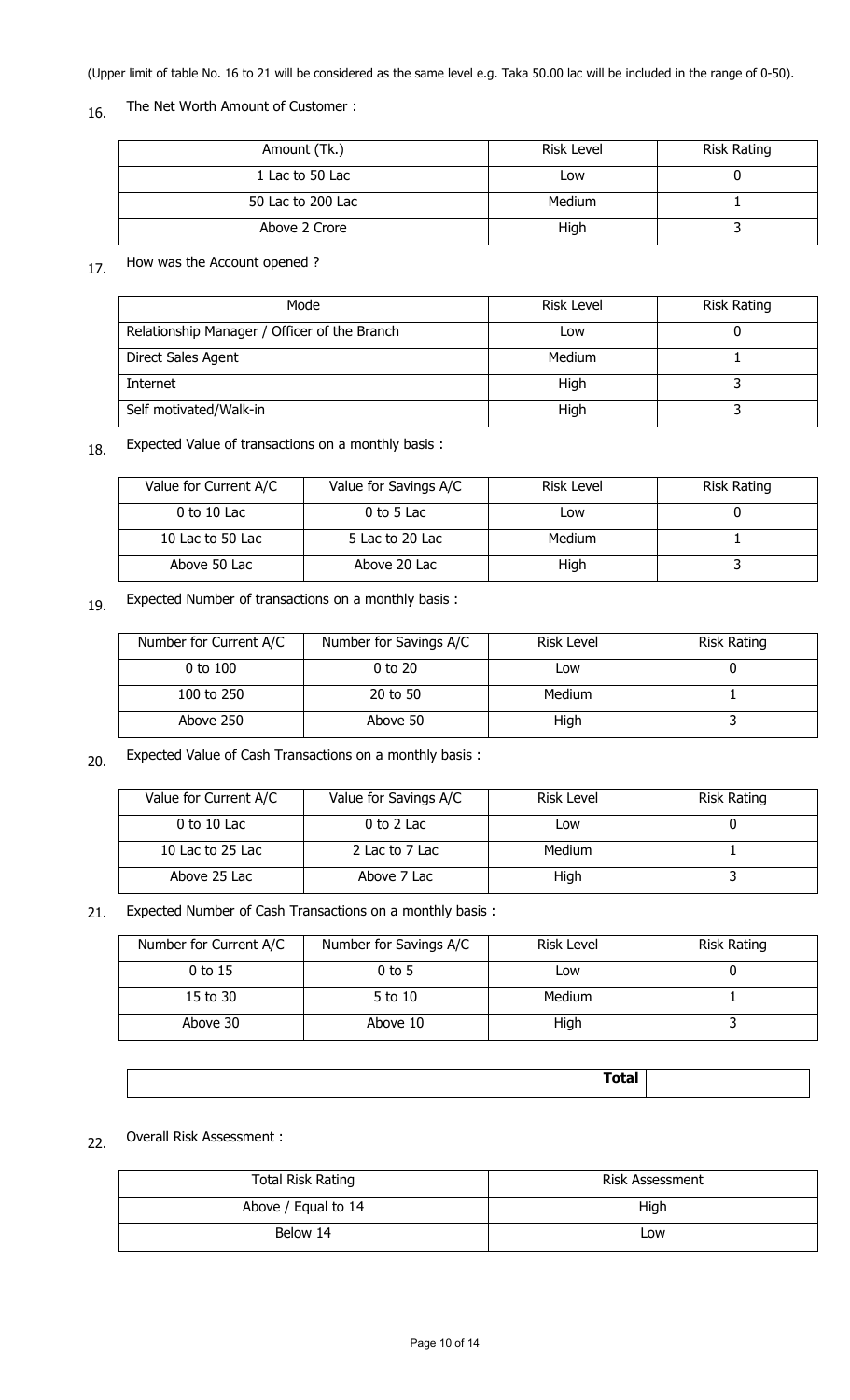|     | Comments:                                                                                                          |                                  |               |                                                                           |
|-----|--------------------------------------------------------------------------------------------------------------------|----------------------------------|---------------|---------------------------------------------------------------------------|
|     |                                                                                                                    |                                  |               |                                                                           |
|     |                                                                                                                    |                                  |               |                                                                           |
|     | (* If the overall risk rating is below 14, customer can be categorized to high risk based on subjective judgement) |                                  |               |                                                                           |
| 23. | Has the address of the customer been verified?                                                                     |                                  | $\square$ Yes | $\square$ No                                                              |
| 24. | If yes, then how it has been verified ?                                                                            |                                  |               |                                                                           |
| 25. | Politically Exposed Persons (PEPs as per BB, AML Circular No-14 dated: 25.09.2007)                                 |                                  |               |                                                                           |
|     | A. Has the approval of Senior Management been taken?                                                               |                                  | $\square$ Yes | $\square$ No                                                              |
|     | B. Source of wealth ?                                                                                              |                                  |               |                                                                           |
|     |                                                                                                                    |                                  |               |                                                                           |
|     | C. Has face-to-face interview with the Customer been taken?                                                        |                                  | $\Box$ Yes    | $\square$ No                                                              |
|     | Prepared by(Account Opening Officer/Relationship Manager)                                                          |                                  |               | Reviewed by [Operation Manager(2 <sup>nd</sup> Officer)/Branch In Charge] |
|     | Signature (with seal) :<br>Date:                                                                                   | Signature (with seal) :<br>Date: |               |                                                                           |

26. When the information of the account has been reviewed and updated lastly ?

Reviewed and Updated by :

| Name:                     | Designation: |
|---------------------------|--------------|
|                           |              |
| Signature:<br>(with seal) | Date:        |

Note: KYC Profile & Transaction Profile must be updated & re-approved at least annually for 'High Risk' accounts. When an account is re-classified as 'High Risk' or needed to be re-classified as 'High Risk' in the event of investigations of suspicious transactions or for any other reasons, it must be updated.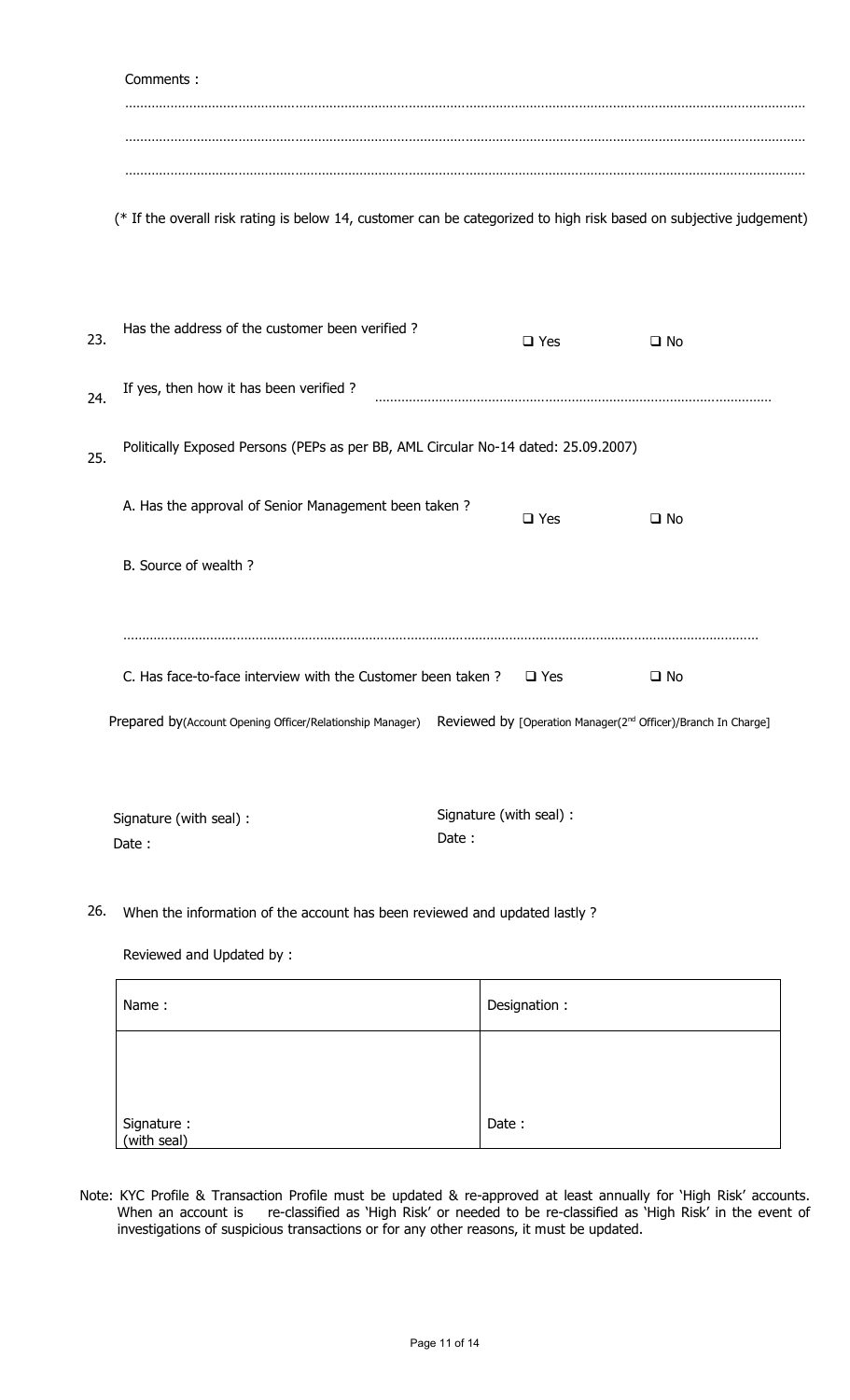| KYC Profile Form: Special Scheme /FDR |  |
|---------------------------------------|--|
|---------------------------------------|--|

| $\mathbf{1}$ . | Name of the Account:                                                                     |                                                                                                                                                                                                           |  |
|----------------|------------------------------------------------------------------------------------------|-----------------------------------------------------------------------------------------------------------------------------------------------------------------------------------------------------------|--|
| 2.             | Type of Account :                                                                        |                                                                                                                                                                                                           |  |
| 3.             | Account / Reference Number :                                                             |                                                                                                                                                                                                           |  |
| 4.             | Customer ID:                                                                             |                                                                                                                                                                                                           |  |
| 5.             | Customer Group ID:                                                                       |                                                                                                                                                                                                           |  |
| 6.             | Name of the officer opened the account:                                                  |                                                                                                                                                                                                           |  |
| 7.             | Source of Fund & how the source of fund has been confirmed / verified? (if applicable) : |                                                                                                                                                                                                           |  |
|                |                                                                                          |                                                                                                                                                                                                           |  |
|                |                                                                                          |                                                                                                                                                                                                           |  |
| 8.             | company) :                                                                               | Information regarding the beneficial owner of the account (In case of company, detailed information of the<br>shareholders who control the company and the shareholder holding 20% or above shares of the |  |

Photocopy obtained ?

| 9.  | Passport No.:                                                                    |  | Yes                   | No |
|-----|----------------------------------------------------------------------------------|--|-----------------------|----|
| 10. | Voter ID Card Number:                                                            |  | Yes                   | No |
| 11. | National ID Card Number:                                                         |  | Yes<br>$\mathbf{I}$   | No |
| 12. | Taxpayer Identification Number (TIN) :                                           |  | Yes<br>$\blacksquare$ | No |
| 13. | VAT Registration Number:                                                         |  | Yes<br>$\blacksquare$ | No |
| 14. | Driving License Number:                                                          |  | Yes<br>$\blacksquare$ | No |
| 15. | What does the customer do? (Describe the details of the customer's profession) : |  |                       |    |

…………………………………………………………………………………………………………………………………………………….

16. Remarks (if any) :

(Comment regarding the customer's Risk on subjective consideration may be inserted)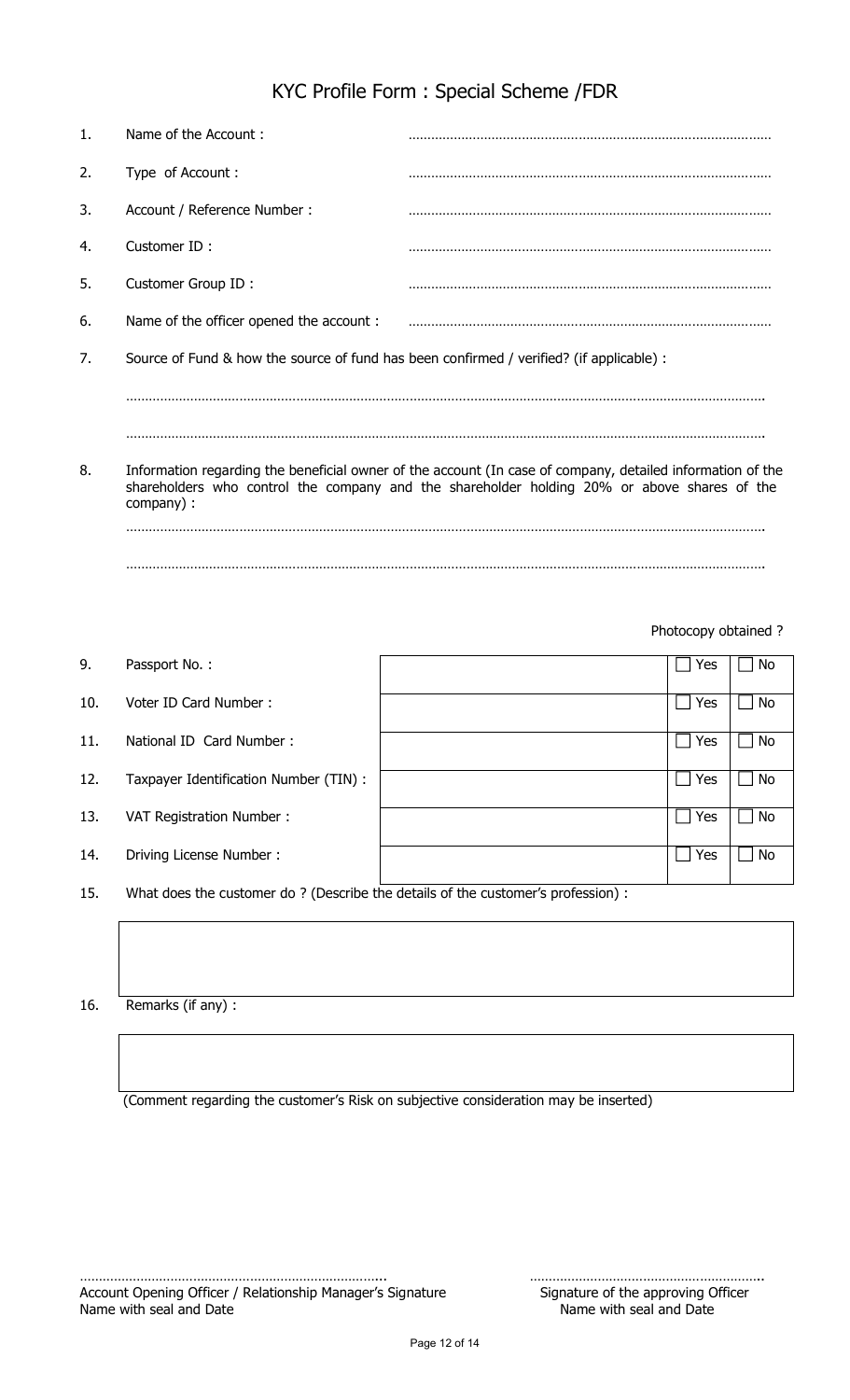#### **mÂqx wnmv‡ei wbqgvejx**

- 1| K) ‡h †Kvb K $*$ e, mwgwZ Ges Abji c †Kvb msMVb ev cílZôvb e¨vs‡Ki wbKU MínY‡hvM¨ evB-j cÌ vb mv‡c‡¶ H msMVb ev cŨZôv†bi bv‡g mÄqx wnmve Lj‡Z cvi‡eb|
- L) hw`wnmvewU`β ev Z‡ZwaK e¨wªwnmve cwiPvj bv K‡ib Zvn‡j wnmve cwiPvj bvi aiYwnmve †Lvjvi di‡gi mybw`&fv‡e D‡j L Ki‡Z n‡e|
- 2| e¨vs‡Ki †h †Kvb kvLvq GK bv‡g GKwUi †ekx wnmve †Lvjv hv‡e bv|
- 3| c¢Z¨KwU wnmv‡ei Rb¨ GKwU c,\_K b¤↑ †`Iqv n‡e| wnmv‡e ‡jb‡`b I wPwVcI Av`vb-cûv‡bi mgq c¢Z¨Kevi Dª b¤^i D‡j-L Ki‡Z n‡e| eZ©gvb wVKvbv I †Uwj‡dvb b¤^i cwieZ©b n‡j e¨vsK‡K Zv h\_vmg‡q wjwLZ fv‡e Rvbv‡Z n‡e Ges mKj †PK I wPwV cÎvw`‡Z Aek¨B cÖ`Ë bgybv ¯^v¶i Abyhvqx ¯^v¶i Ki‡Z n‡e|
- 4| wnmv‡e hZevi Lywk UvKv Rgv w`‡Z cvi‡eb| evnK ev Av‡`k †PK, WªvdU, †c-AW©vi, wWwf‡WÛ Iqv‡i›U, BZ¨vw`i A\_© msM¢ni `wqZ¡ e¨vsK MhY Ki‡Z cv‡i| wnmv‡e Rgv †`qvi c‡e©mKj †PK, WłdU, †c-AWฬ BZ¨wn` †i LvswKZ (μm) K‡i w`‡Z n‡e|
- 5| mAqx wnmve †Lvj vi Rb¨ cû\_wgK fv‡e b÷bZg 1000 UvKv Rgv w`‡Z n‡e| wnmv‡e w¯'wZi cwigvY 1000 UvKvi Kg n‡j e¨vsK B"Qv Ki‡j wnmve eÜ K‡i w`‡Z cvi‡e|
- 6| †Kej e¨vsK KZK mieivnKZ wba‰iZ †PK Øviv mswkó wnmve n‡Z RgvKZ UvKv DVv‡bv hv‡e|
- 7| †P‡Ki gva¨‡g KvD‡K 1,00,000/-ev Z`a©UvKv cû vb Ki‡j cwRwUf †c‡g‡›Ui wel‡q wnmveavix†K m¤§wZcI cû vb Ki‡Z n‡e|
- 8| K) GKRb AvgvbZKvix Zwi mÂqx wnmve n‡Z mßv‡n gvĨ `β evi UvKv DVv‡Z cvi‡eb, Gi Rb¨ kwbevi †\_‡K cieZx©en¯úwZevi‡K mßvn wnmv‡e MY¨Kiv n‡e|
- L) AvgvbZKvix cÖwZ mßv‡n Zuvi wnmv‡e RgvK…Z A‡\_©i kZKiv 25 fvM ev GK j¶ UvKv G `y‡qi g‡a¨ †hUv Kg †m  $ch$ §–DVv $\ddagger$ Z cvi $\ddagger$ eb|
- 9| hw`†Kvb AvgvbZKvix Zwi RgvKZ A\_©n‡Z mßv‡n `β ev‡ii AwaK ev kZKiv 25 fvM A\_ev GK j¶ UvKv G `¢qi g‡a¨ †hUv Kg Zvi AwaK As‡Ki UvKv DVvb Z‡e †m ‡¶‡l Dª wnmv‡e m¤úY®w¯wZi Dci H gv‡mi Rb¨†Kvb mỳ cûvb Kiv n‡e bv|
- 10| wnmv‡e ch©vß UvKv bv \_vKvi Kvi‡Y hw` †Kvb †PK †dir †`qv nq †m‡¶‡Î e¨vsK cÖPwjZ nv‡i Rwigvbv Av`vq Ki‡Z cvi‡e|
- 11| c¢Z¨K gv‡mi 6ô w`‡bi †k‡l Ges gv‡mi †kl w`‡bi ga¨eZx®meើb¤œw¯wZi Dci my` cwi‡kva¨ Ges cûZ ermi Rþ l wW‡m¤^i gv‡m AvgvbZKvixi wnmv‡e Zv Rgv Kiv n‡e|
- 12| †Kvb mAqx wnmv‡e cûZ 6 gv‡m †`q mỳ 10 UvKvi Kg n‡j Zv G wnmv‡e Rgv Kiv n‡e bv| miKwwi wb‡`®k †gvZv‡eK e¨vsK my‡`i AsK/w¯'wZ n‡Z Drm Ki ev †jwf ev mviPvR© A\_ev miKvi KZ©"K Av‡ivwcZ/ Av‡ivwcZe¨ PvR© Av`vq Ki‡Z cvi‡e|
- 13| hw` †Kvb AvgvbZKvix Zuvi mÂqx wnmve eÜ Ki‡Z Pvb †m‡¶‡Î cÖPwjZ nv‡i †K¬vwRs PvR© †K‡U †bqv n‡e|
- 14| AvgvbZKvixi wbKU Zvi wnmv‡ei weeiYx cŵZ Qq gvm Aš∔ Rj vB I Rvbppwi‡Z mieiv‡ni weavb i‡q‡Q| Gi AwZwiª c¢qvRb n‡j cirZ weei Yxi Rb¨ e¨vsK KZß wba®wi Z nv‡i PvR®r`‡Z n‡e|
- 15| AvgvbZKvixi Ab¢iv‡a AĨ e¨vs‡Ki GK kvLv n‡Z Ab¨ †h †Kvb kvLvq wnmve ¯vbvš∔ Kiv †h‡Z cv‡i | Z‡e G‡¶‡Ĩ e¨vsK AvgvbZKvixi wbKU †\_‡K cÖPwjZ nv‡i PvR© Av`vq Ki‡Z cvi‡e|
- 16| e¨vs‡Ki wbKU †Kvb wnmve m‡š\ RbK e‡j cÈxqgvb bv n‡j e¨vsK †m‡¶‡Î †Kvb KviY`kv‡bv e¨wZ‡i‡KB mswkó wnmve eÜmn †h‡Kvb wm×vš— MÖnY Ki‡Z cvi‡eb|
- 17| mAqx wnmve‡K †Kvb Ae¯v‡ZB Pj wZ wnmv‡ei gZ e¨envi Kiv hv‡e bv|
- 18| cNZ Qqgvm Aš∔ A\_&r Rþ I wW‡m¤‡i e¨vs‡Ki cPwjZ wbqg Abmv‡i wnmve n‡Z wbw`&nv‡i i¶Yv‡e¶Y PvR
- KZĐ Kivn‡e| miKwwi wb‡`ℝ †gvZv‡eK e¨vsK wnmv‡ei w¯wZi Dci wba®wiZ nv‡i ïé Av`vq Ki‡Z cvi‡e|
- 19| wnmve †Lvjvi mgq AvgvbZKvix/AvgvbZKvixM‡Yi mbv³K…Z/mZ¨vwqZ `yB Kwc cvm‡cvU© mvB‡Ri Qwe e¨vs‡Ki wbKU Rgv w`‡Z n‡e|
- **20|** wnmve cwiPvjbvi †¶‡Î gvwb jÛvwis cÖwZ‡iva AvBb-2012, mš¿vm we‡ivax AvBb-2012 Ges e¨vsK †Kv¤úvbx AvBb-1991 I 2013 Gi mswkó avivmgn c¢hvR¨n‡e|
- 21| e¨vsK KZይ¶ †h †Kvb mgq wnmve msµvš-†h †Kvb wbqgvej x cwi eZĐ, cwi eaĐ, ms‡kvab ev ewıZj Ki ‡Z cvi ‡eb Ges AvgvbZKvix cªwZôvb Zv ‡g‡b Pj‡Z eva¨ \_vK‡eb|

Awg/Avgiv Dc‡i ewYZ wbqgvejx IkZ®mgn h\_vh\_fv‡e cwicvjb/†g‡b Pjvi A½xKvie×njvg|

#### AvgvbZ Kvi x/AvgvbZ Kvi x‡`i <sup>-</sup> 0¶ i

AvgvbZKvi x/AvgvbZKvi xt`i <sup>-</sup> 0¶i

**PjwZ wnmv‡ei wbqgvejx|**

- 1| A-e¨wªK/cûZôv‡bi wnmve †Lvj vi †¶‡I c¢hvR¨†¶‡I ‡UW j vB‡mY, †iwR÷ wW© vUbviwkc wWW, †iR¢j kb, †g‡gv‡iÚvg GÛ AvwU©‡Kjm Ae G‡mvwm‡qkb, GbwRI e¨y‡iv mvwU©wd‡KU BZ¨vw` Av‡e`b c‡Îi mv‡\_ Rgv w`‡Z n‡e|
- 2| e¨vs‡Ki †h †Kvb kvLvq GK bv‡g GKwUi †ekx wnmve †Lvjv hv‡e bv|
- 3| PjwZ wnmv‡ei UvKv Rgv/†Zvjvi †¶‡Î †Kvb eva¨evaKZv †bB|
- 4| PjwZ wnmve †Lvjvi Rb¨ cû\_wgK fv‡e b~bZg 2000/- UvKv Rgv w`‡Z n‡e| †Kej e¨vsK KZƘ mieivnKZ wba®niZ †PK Øviv mswkó wnmve n‡Z RgvK…Z UvKv DVv‡bv hv‡e|
- 5**|** miKvwi wb‡`©k †gvZv‡eK e¨vsK wnmv‡ei w¯'wZi Dci wba©vwiZ nv‡i ïé Av`vq Ki‡Z cvi‡e| cªwZ Qq gvm Aš—i A\_©vr Ryb I wW‡m¤^‡i e¨vs‡Ki cÖPwjZ wbqg Abymv‡i wnmve n‡Z wbw`©ó nv‡i i¶Yv‡e¶Y PvR© KZ©b Kiv n‡e|
- 6| hw` †Kvb wnmveavix Zuvi PjwZ wnmve eÜ Ki‡Z Pvb †m‡¶‡Î cÖPwjZ nv‡i †K¬vwRs PvR© †K‡U †bqv n‡e| 7| e¨vs‡Ki wbKU †Kvb wnmve m‡š+l RbK e‡j c忆xqgvb bv n‡j e¨vsK †m‡¶‡I †Kvb Kvi Y `kv‡bv e¨wZ‡i‡KB mswkó wnmve
- eÜmn †h ‡Kvb wm×vš— MÖnY Ki‡Z cvi‡eb|
- 8| hw`wnmvewU`β ev Z‡ZwwaK e¨wªwmmve cwiPvjbv K‡ib Zvn‡jwnmve cwiPvjbvi aiYwnmve †Lvjvi di‡gi mywww.comple.com<br>myww.ofvteDtjLKitZnte
- 9| evnK ev Av‡`k †PK, WłdU, †c-AWWi, wWwf‡W›U Iqv‡i›U BZ¨wr`i A\_©msM¢ni `wqZje¨vsK MmY Ki‡Z cv‡i | wnmv‡e Rgv †`qvi c‡e©mKj †PK, WłdU, †c-AWr® BZ¨wr` ‡iLvswKZ (μm) K‡i w`‡Z n‡e|
- 10| wnmv‡e ch©vß UvKv bv \_vKvi Kvi‡Y hw` †PK ‡dir †`qv nq †m‡¶‡Î e¨vsK cÖPwjZ nv‡i Rwigvbv Av`vq Ki‡Z cvi‡e| 11| †P‡Ki gva¨‡g KvD‡K 1,00,000/-ev Z`a©UvKv cîvb Ki‡j cwRwUf †c‡g‡›Ui wel‡q wnmveavix‡K m¤§wZcl cîvb Ki‡Z n‡e|
- 12| e¨vs‡K msi¶‡Yi Rb¨ AvgvbZKvix/AvgvbZKvixM‡Yi bgþv <sup>-</sup> v¶i `wLj Ki‡Z n‡e Ges mKj †PK I wPwV cÎwr`‡Z Aek¨BcÎË bgþv ¯ º¶i Abþvqx ¯ º¶i Ki‡Z n‡e|
- 13| wnmve †Lvj vi mgq AvgvbZKvi x/AvgvbZKvi xM‡Yi mbvª KZ/mZ¨wqZ `β Kwc cvm‡cvU©mvB‡Ri Qwe e¨vs‡Ki wbKU Rgv w`‡Z n‡e|
- 14| †Kvb mAqx wnmve cwi Pvj bvKvi x ev e¨vs‡K KgºZ †Kvb KgƳZ%/KgPvi x Pj wZ wnmve mbvª Ki ‡Z cvi ‡e bv| 15| wnmve cwiPvj bvi †¶‡l gwwb jUwwis cŵZ‡iva AvBb-2012, mšym we‡ivax AvBb-2012 Ges e¨vsK †Kv¤úvbx AvBb-1991
- I 2013 Gi mswkó aviwmgn c¢hvR¨n‡e| 16| e¨vsK KZ�¶ †h †Kvb mgq wnmve msµvš-†h †Kvb wbqgvej x cwi eZĐ, cwi eaĐ, ms‡kvab ev ewzj Ki‡Z cvi‡eb Ges AvgvbZKvix cªwZôvb Zv ‡g‡b Pj‡Z eva¨ \_vK‡eb|

Avwg/Avgiv Dc‡i ewY©Z wbqgvejx I kZ© mg~n h\_vh\_fv‡e cwicvjb/†g‡b Pjvi A½xKvie× njvg|

**wظY gybvdv wfwËK AvgvbZ wnmv‡ei wbqgvejx|**

- 1| A-e¨wªK/cûZôv‡bi wnmve †Lvj vi †¶‡I c¢hvR¨†¶‡I ‡UW j vB‡mY, †iwR÷ wW© vUbviwkc wWW, †iR¢j kb, †g‡gv‡iÚvg GÛ AvwU©‡Kjm Ae G‡mvwm‡qkb, GbwRI e¨y‡iv mvwU©wd‡KU BZ¨vw` Av‡e`b cÖ‡Îi mv‡\_ Rgv w`‡Z n‡e|
- 2| GKKvjxb Kgc‡¶ 1,00,000/- UvKv ev Zvi ¸wYZK †h ‡Kvb cwigvY AvgvbZ MinY‡hvM¨|
- 3| Avgvb‡Zi †gqv`Kvj 6 eQi | RgvKZ UvKv 6 eQ‡i wظY n‡e|

4| hw`wnmvewU`β ev Z‡ZwaK e¨wª wnmve cwiPvjbv K‡ib Zvn‡j wnmve cwiPvjbvi aiY wnmve †Lvjvi di‡gi mywbw`©ófv‡e D‡j-L Ki‡Z n‡e|

5| AvgvbZKZ UvKv ‡gqv` cwZŶ c‡e©D‡Ëvjb Kiv hv‡e, †m†¶‡Î mĂqx wnmv‡e c¢`q nv‡i my` cÎvb Kiv n‡e| Z‡e 1 (GK) ermi c#ZP c‡e©UvKv D‡Ëvj b Ki‡j †Kvb my` †`qv n‡e bv|